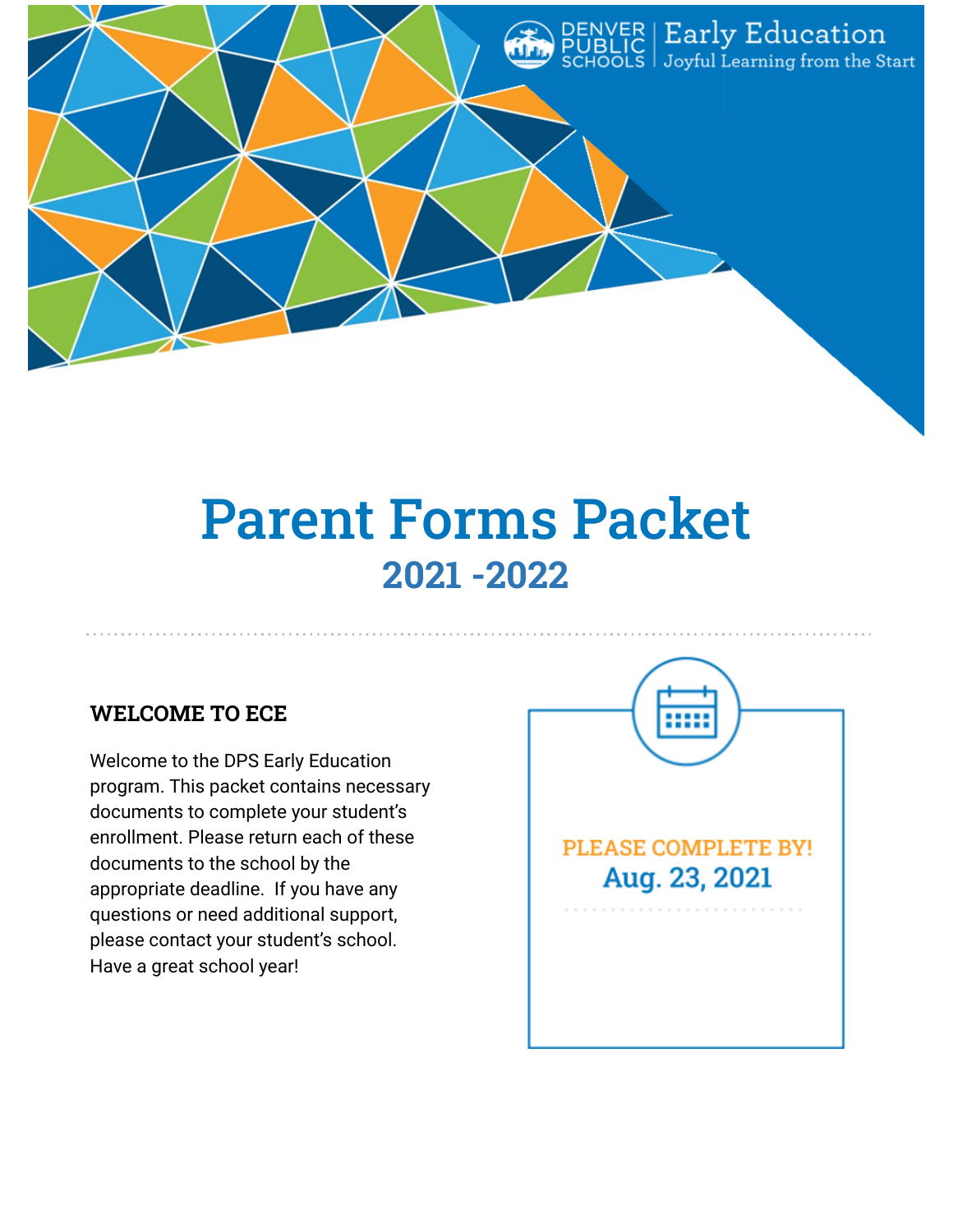# Table of Contents

| <b>Licensing Required Documentation Checklist for Parents/Guardians</b>            | 3              |
|------------------------------------------------------------------------------------|----------------|
| <b>Preschool Child Interest Survey/Interview</b>                                   | 4              |
| <b>DPS Early Education Family Survey</b>                                           | $\overline{7}$ |
| <b>Parent/Guardian Information and Permissions</b>                                 | 9              |
| <b>Parent/Guardian Emergency Permissions</b>                                       | 11             |
| <b>Emergency Medical Authorization</b>                                             | 12             |
| <b>Parent/Guardian Permission To Apply Sunscreen</b>                               | 13             |
| <b>Parent/Guardian Acknowledgment</b>                                              | 14             |
| <b>Immunization and Child's Statement of Health Status for Enrollment</b>          | 16             |
| <b>ECE Excursion Permission Form</b>                                               | 18             |
| <b>Licensing Policies and Procedures A-Z</b>                                       | 19             |
| <b>Reporting Abuse / Making a Complaint</b>                                        | 23             |
| Child Care/Preschool/Head Start Required Immunizations for the 2021-22 School Year | 24             |
| <b>Colorado Health Care Provider Letter</b>                                        | 25             |
| <b>Separation Anxiety</b>                                                          | 26             |
| <b>Transitions</b>                                                                 | 27             |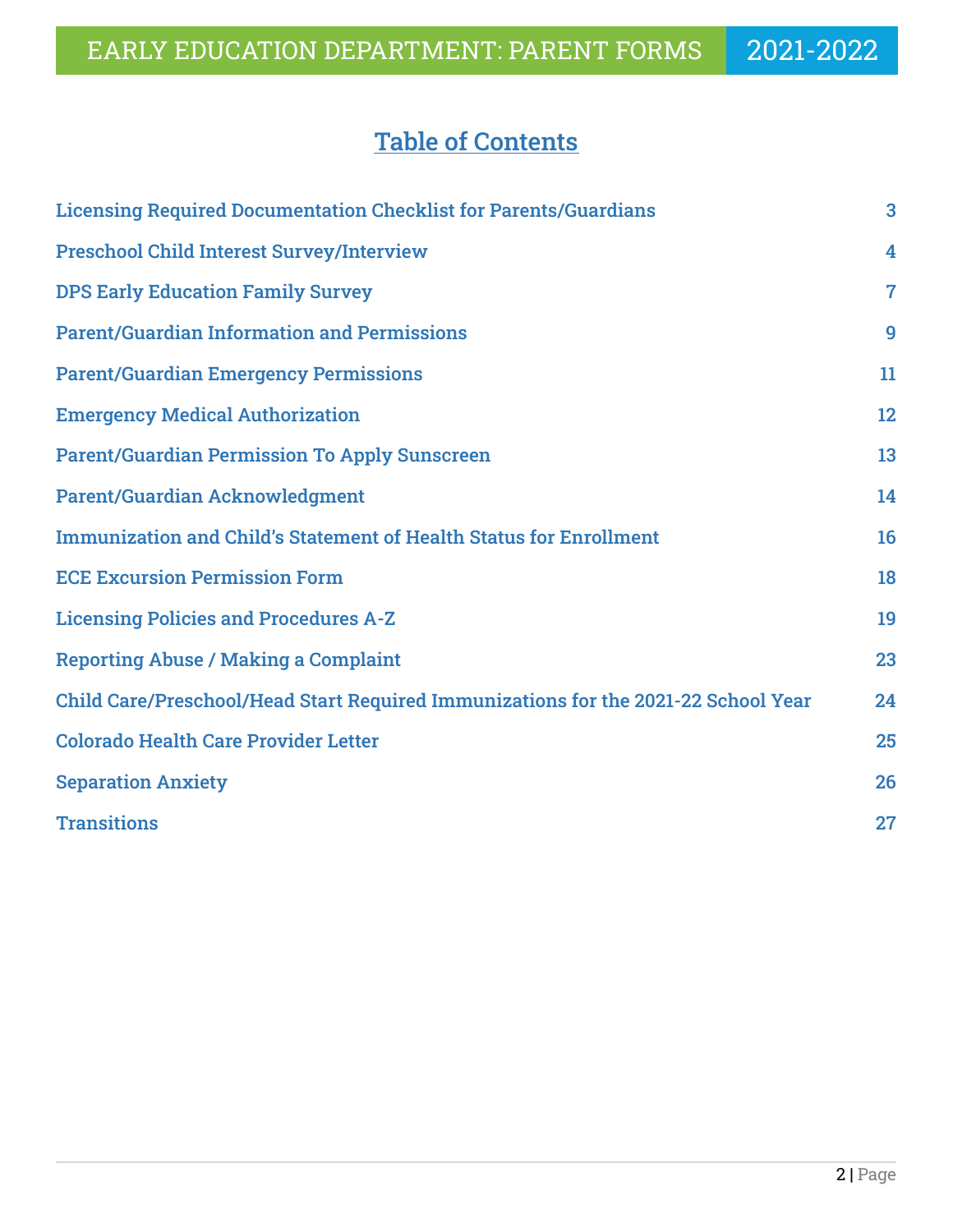# **Documents To Print for Parents and Families**

**PARENT/GUARDIAN SIGNATURE:** By typing my name into this document, I certify that I intend to sign the document and agree to use electronic records for this transaction. I agree not to deny the legal effect or enforceability of this document solely because it is in electronic form or because an electronic record was used in its formation. \* To sign this document, please input your full name between two forward slashes in the blank below (e.g., "**/John T. Smith/**").

Parent/Guardian signature: \_\_\_\_\_/\_\_\_\_\_\_\_\_\_\_\_\_\_\_\_\_\_\_\_\_\_\_\_\_\_\_\_\_\_\_/\_\_\_\_\_

# **Licensing Required Documentation Checklist for Parents/Guardians**

This section contains information to share with families and the required forms parents need to complete and return to the ECE teacher during enrollment. These required forms must be kept in the student's file in the ECE classroom. Prior to your child attending school, **ALL** of the documents listed below **MUST** be completed and submitted.

### These are the forms parents/guardians complete and return to ECE:

⬜ Preschool Child Interest Survey *(REQUIRED for Colorado Shines)*

⬜ DPS Early Childhood Family Survey *(REQUIRED for Colorado Shines)*

⬜ Parent/Guardian Information and Permissions *(REQUIRED by State Child Care Licensing)*

⬜ Child's Statement of Health Status for Enrollment *(REQUIRED BEFORE ATTENDING)*

### These forms are given to parents/guardians to keep:

- Licensing Policies & Procedures
- Reporting Abuse/Making a Complaint letter
- Copy of their completed, signed, and dated Parent/Guardian Information and Permissions Form
- *●* CDPHE Recommended Immunizations *(Optional)*
- CDPHE Colorado Health Care Provider Letter *(Optional)*
- Separation Anxiety information *(Optional)*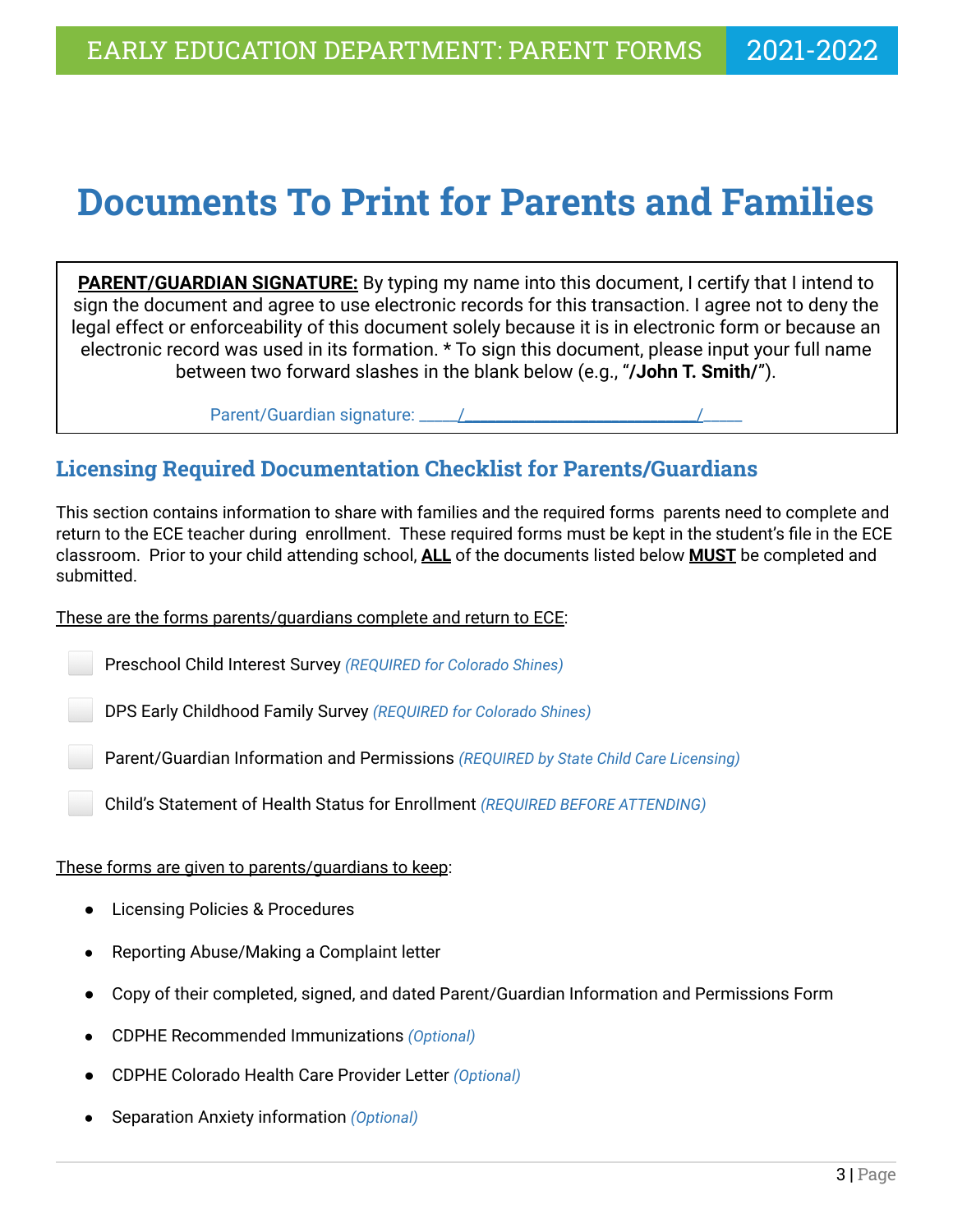# **Preschool Child Interest Survey/Interview**

The purpose of these questions is to determine funding eligibility for your child as well as gather information pertinent to supporting your child's positive school experience. Your responses *will not* be shared with outside agencies and *will not* impact your child's enrollment.

### **School Information**

1. Please identify any child care programs/settings that your child participated in last year:

| <b>Family or Friend Care</b> |
|------------------------------|
| Babysitter                   |
| Preschool                    |
| Play groups                  |
| <b>Church Group</b>          |
| <b>Head Start</b>            |
| Stay at home parent          |
| ∩ther                        |

- 2. How does your child enjoy spending a typical day?
- 3. When your child is upset how do you calm him/her down?
- 4. What help does your child need with self-care skills? (Toileting, feeding, getting dressed, hand washing, etc.) What word(s) does your child use to communicate their need to use the restroom?
- 5. List any holidays, family related traditions or customs your family participates in:
- 6. List a few book titles, authors and/or types of books your child enjoys:
- 7. List your child's favorite toys, games, TV shows, movies, and video games:
- 8. Is there anything additional you would like us to know about your child or family that will guide us in understanding your child?
- 9. What are your hopes and dreams for your child in our program?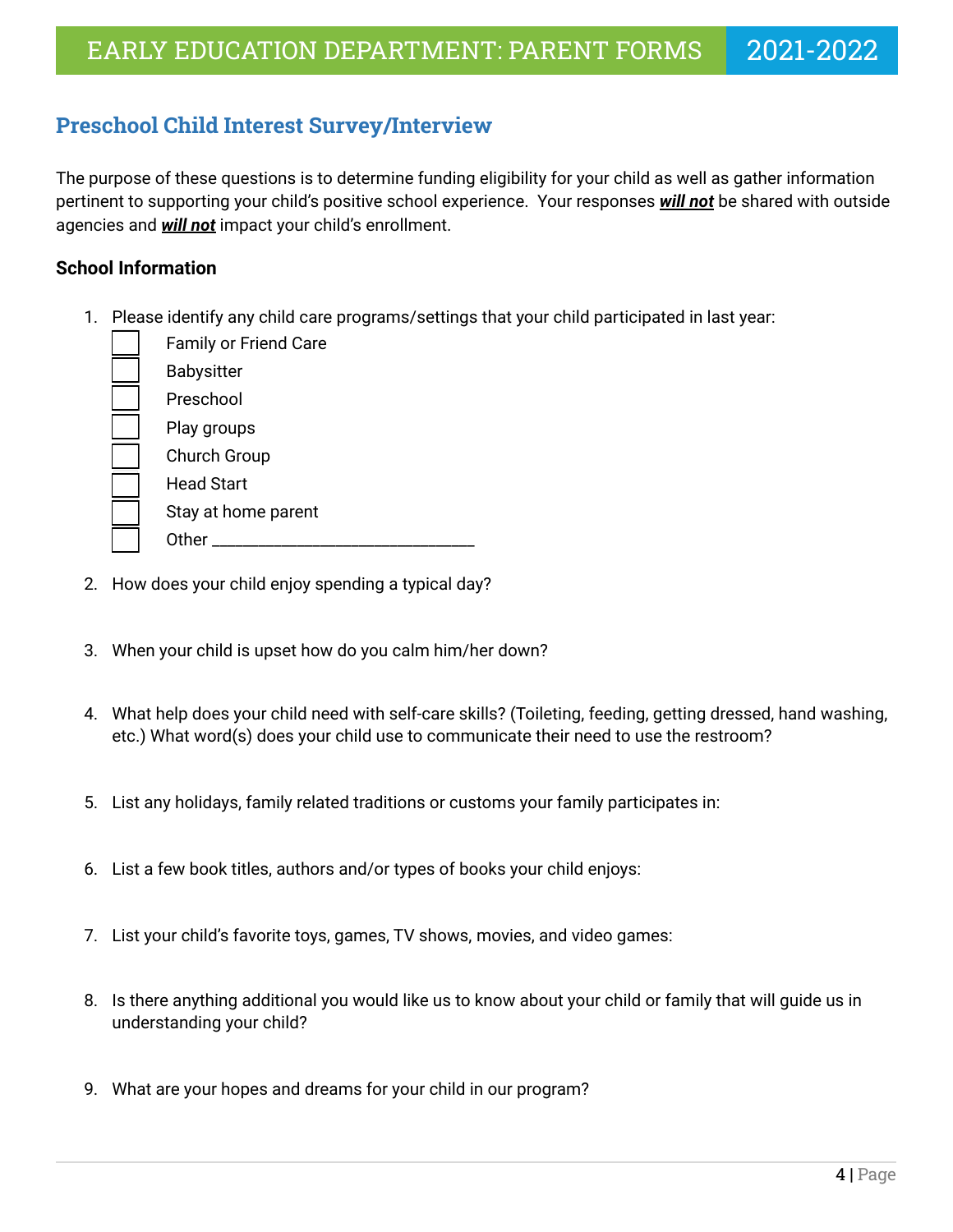### **Guardian/Family Information**

- 1. Have you moved more than twice in the past year? ⬜ **YES** ⬜ **NO**
- 2. Are you homeless or living with another family that holds the title or lease to the home? ⬜ **YES** ⬜ **NO**
- 3. Are you the foster parent to the child? ⬜ **YES** ⬜ **NO**
- 4. Does your family receive public assistance? For example, WIC, Medicaid, CHP+, EBT Card or Low-income Energy Assistance Program (LEAP).

| <b>IYES</b> |  | I NO |
|-------------|--|------|
|-------------|--|------|

- 
- 5. Has your family's Employment, Medical and/or Housing been impacted by COVID? ⬜ **YES** ⬜ **NO**
- 6. Did one or both parents NOT complete High School? ⬜ **YES** ⬜ **NO**
- 7. Was either parent less than 18 years old at the time of the child's birth? ⬜ **YES** ⬜ **NO**
- 8. Has either parent been incarcerated? ⬜ **YES** ⬜ **NO**
- 9. Are there any safety concerns in the home?

| a. | Domestic violence<br><b>YES</b> | <b>NO</b> |
|----|---------------------------------|-----------|
| b. | Substance abuse<br>YES          | <b>NO</b> |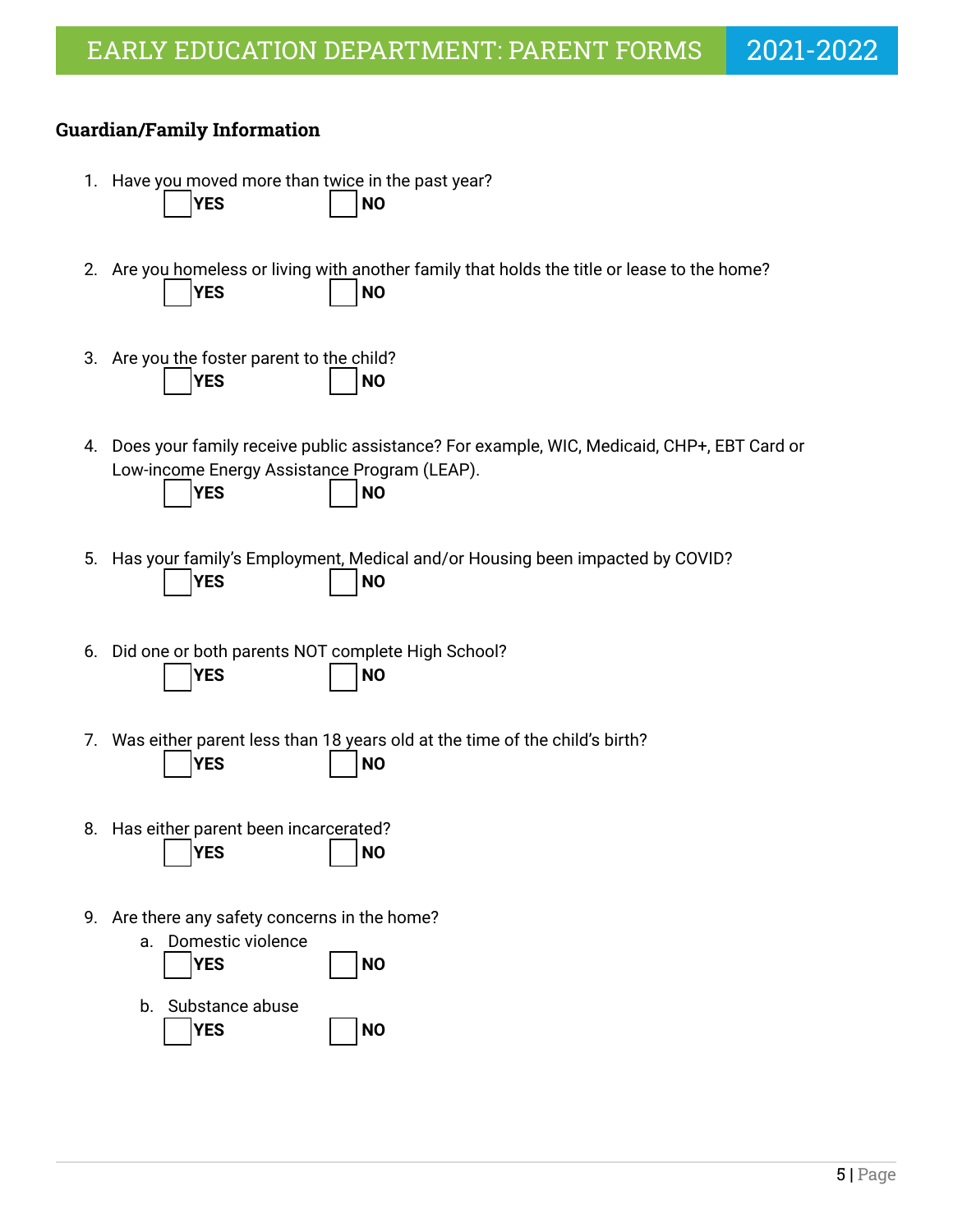### **Child Information**

- 1. Did the child have any health risks at birth? ⬜ **YES** ⬜ **NO**
- 2. Are there any current health concerns regarding your child? ⬜ **YES** ⬜ **NO**
- 3. Does the child have health insurance? ⬜ **YES** ⬜ **NO**
- 4. Is the child receiving any special services in your home or at a facility? For example, speech therapy or behavioral therapy.

- 5. Does the child have trouble communicating his/her wants or needs to children or adults? ⬜ **YES** ⬜ **NO**
- 6. Do you have concerns regarding the child's speech? ⬜ **YES** ⬜ **NO**
- 7. Is the child overly shy, too aggressive or have any trouble interacting with adults or other children their age?

|             | <b>INO</b> |
|-------------|------------|
| <b>IYES</b> |            |

- 8. Does the child speak a language other than English? ⬜ **YES** ⬜ **NO**
- 9. Is the child receiving Social Services from the State Dept. due to neglect?

⬜ **YES** ⬜ **NO**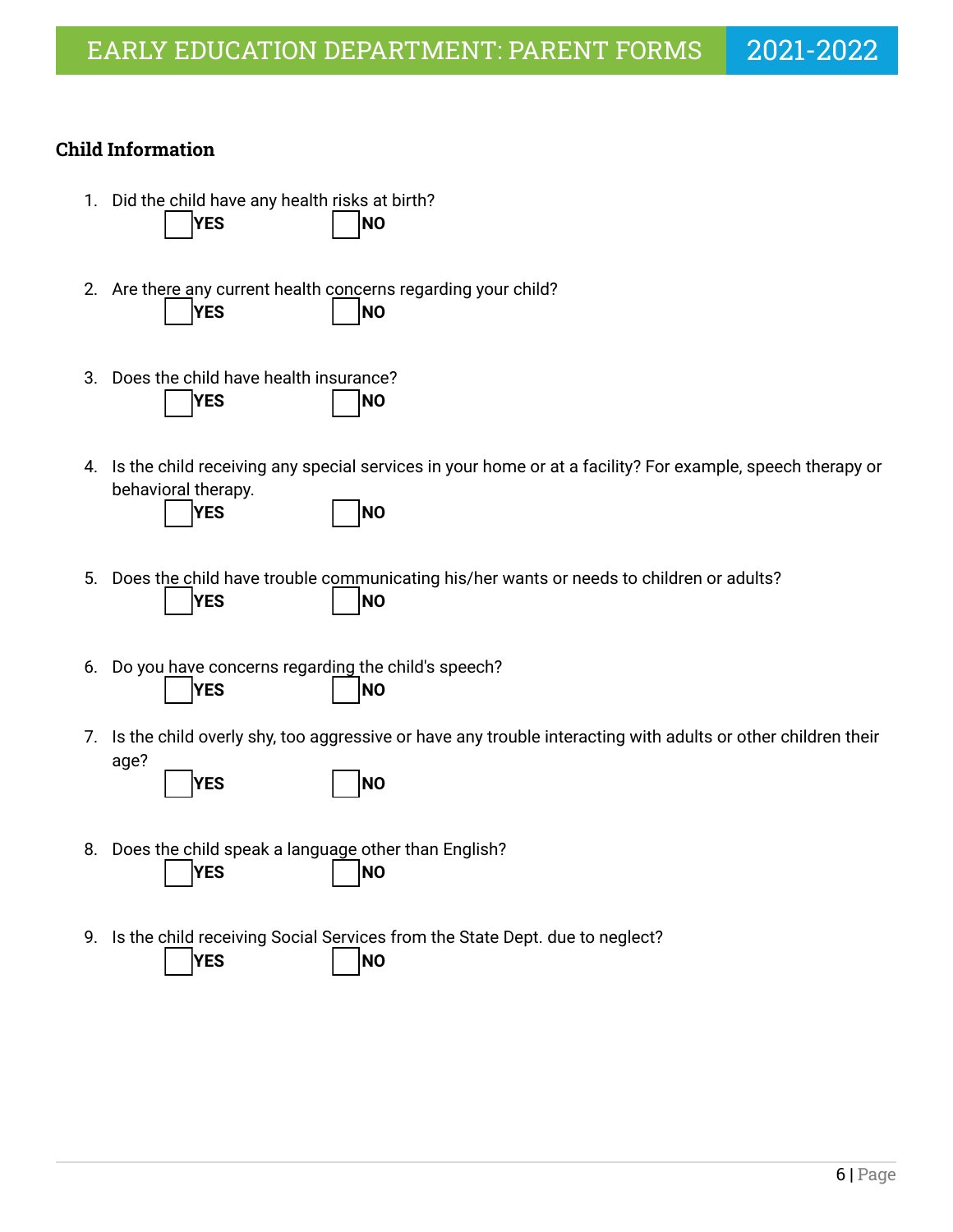# <span id="page-6-0"></span>**DPS Early Education Family Survey**

During the year we will be having family meetings. The following topics are ideas that we can explore during our meetings. On a scale of 1 (I don't want this) to 5 (I really want this) rate these topics and please add any additional ideas and information.

**1. Child Growth and Development: (Brain development, social and emotional development, language development, etc.)**



**3. School and District Services: (School choice, moving to kindergarten, English Language Acquisition, Special Education, etc.)**

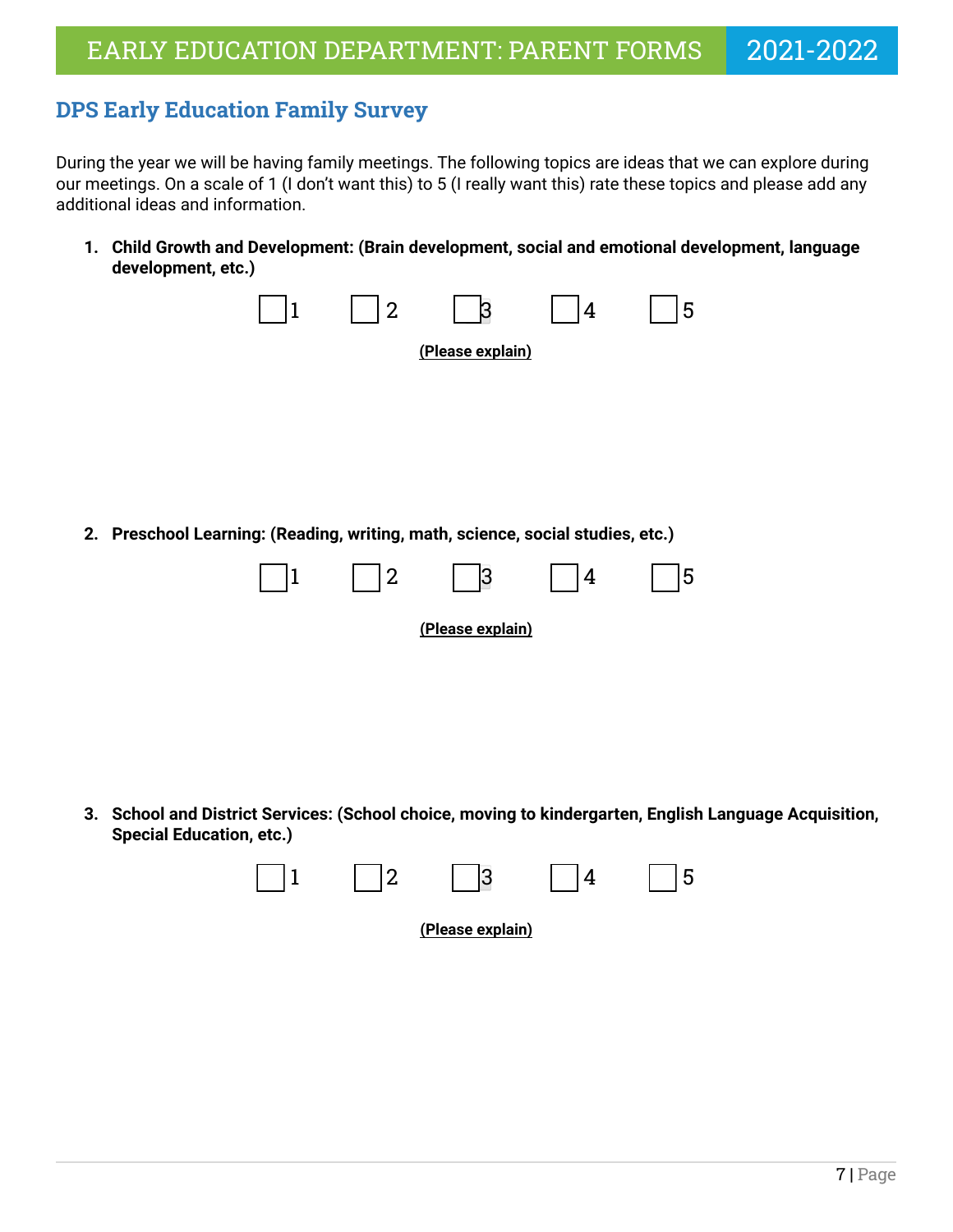| 4. Health and Safety: (Nutrition, sleep, exercise, etc.)                                 |             |                |                  |   |   |
|------------------------------------------------------------------------------------------|-------------|----------------|------------------|---|---|
|                                                                                          | $\mathbf 1$ | 2              | 3                | 4 | 5 |
|                                                                                          |             |                | (Please explain) |   |   |
|                                                                                          |             |                |                  |   |   |
|                                                                                          |             |                |                  |   |   |
| 5. Social events to connect with other families: (Parties, carnivals, fundraisers, etc.) |             |                |                  |   |   |
|                                                                                          | $\mathbf 1$ | $\overline{2}$ | 3                | 4 | 5 |
|                                                                                          |             |                | (Please explain) |   |   |
|                                                                                          |             |                |                  |   |   |

**Other topics and ideas:**

**6. We encourage family members to share their knowledge and skills with others in our school community. How would you like to support our classroom and school? (Make phone calls to other families, wash rest sheets, teach something to other families, plan events, prepare materials at home, etc.)**

**7. How would you like to receive communication from our classroom?**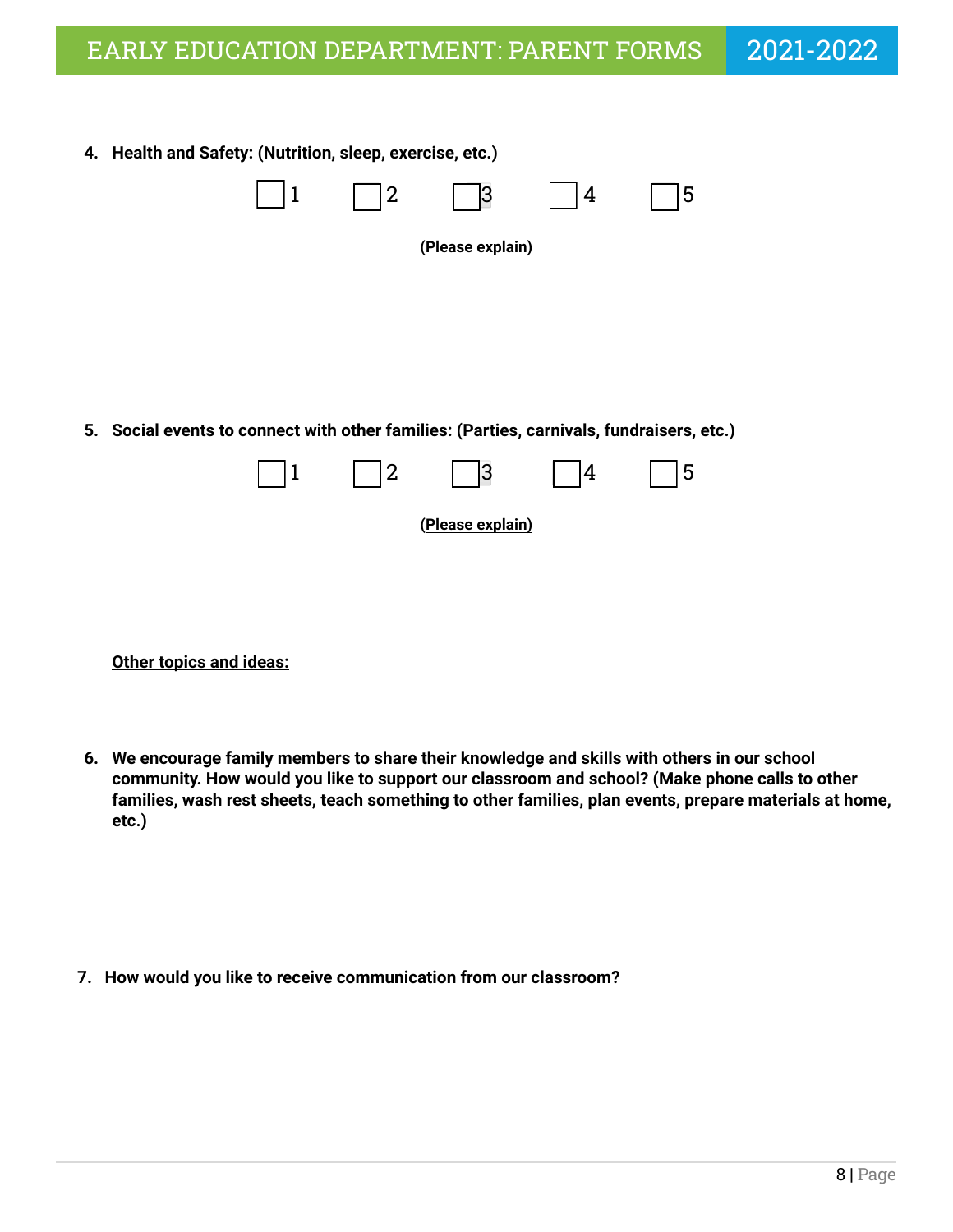# <span id="page-8-0"></span>**Parent/Guardian Information and Permissions**

| (Please note: This form MUST be filled out completely. Do not leave any section blank.) |                                                                                                         |  |  |  |  |
|-----------------------------------------------------------------------------------------|---------------------------------------------------------------------------------------------------------|--|--|--|--|
|                                                                                         |                                                                                                         |  |  |  |  |
|                                                                                         |                                                                                                         |  |  |  |  |
| Date of Enrollment_________________                                                     |                                                                                                         |  |  |  |  |
| Parent/Guardian Full                                                                    |                                                                                                         |  |  |  |  |
|                                                                                         |                                                                                                         |  |  |  |  |
|                                                                                         |                                                                                                         |  |  |  |  |
|                                                                                         |                                                                                                         |  |  |  |  |
|                                                                                         |                                                                                                         |  |  |  |  |
| <b>Employment Address</b>                                                               |                                                                                                         |  |  |  |  |
|                                                                                         |                                                                                                         |  |  |  |  |
|                                                                                         | Any special instructions on how to reach a parent/guardian during the hours the child is at the center? |  |  |  |  |
|                                                                                         |                                                                                                         |  |  |  |  |
|                                                                                         |                                                                                                         |  |  |  |  |
|                                                                                         |                                                                                                         |  |  |  |  |
|                                                                                         |                                                                                                         |  |  |  |  |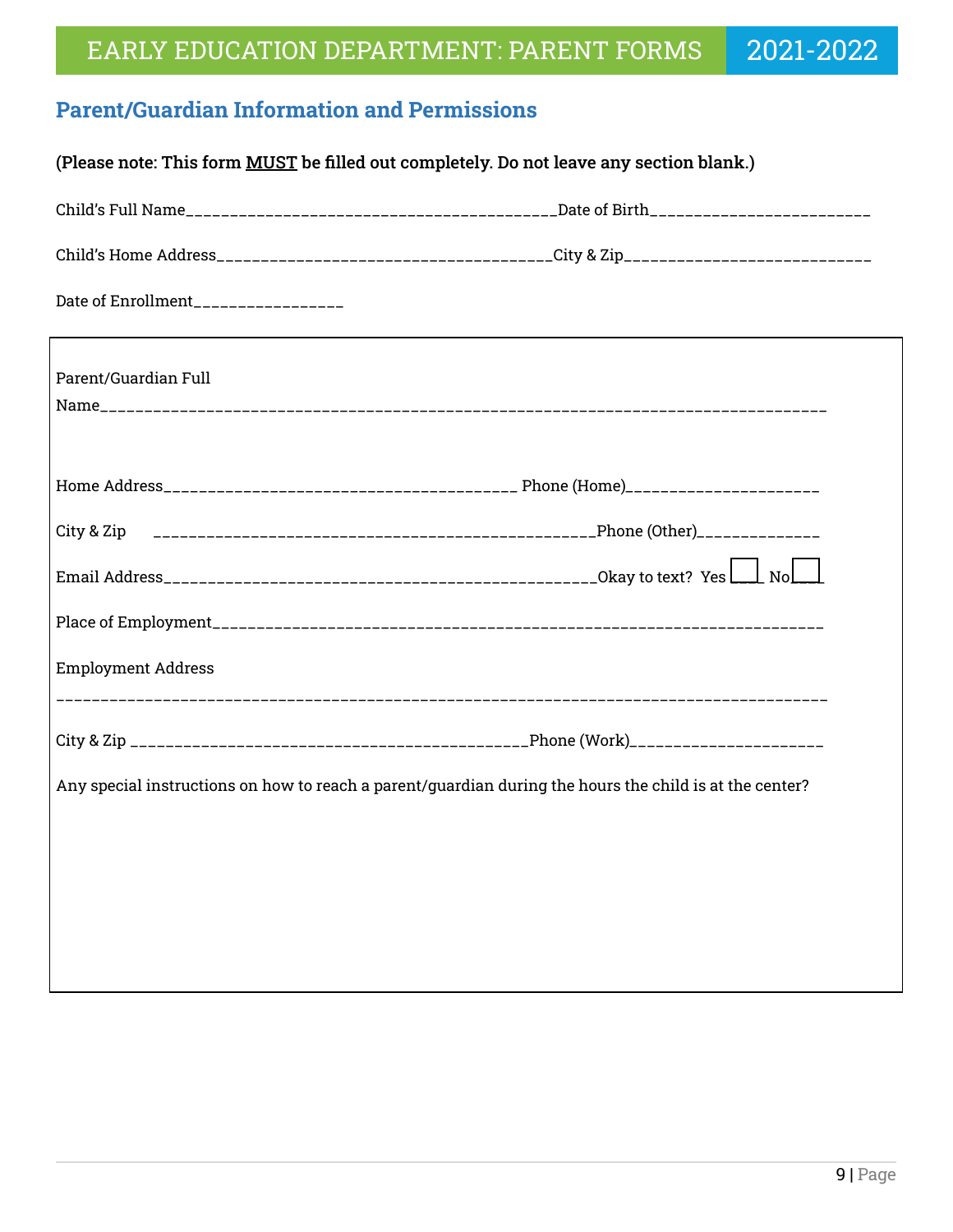| Parent/Guardian Full      |                                                                                                         |
|---------------------------|---------------------------------------------------------------------------------------------------------|
|                           |                                                                                                         |
|                           |                                                                                                         |
|                           |                                                                                                         |
|                           |                                                                                                         |
|                           |                                                                                                         |
| <b>Employment Address</b> |                                                                                                         |
|                           |                                                                                                         |
|                           | Any special instructions on how to reach a parent/guardian during the hours the child is at the center? |
|                           |                                                                                                         |
|                           |                                                                                                         |
|                           |                                                                                                         |
|                           |                                                                                                         |
|                           |                                                                                                         |
|                           |                                                                                                         |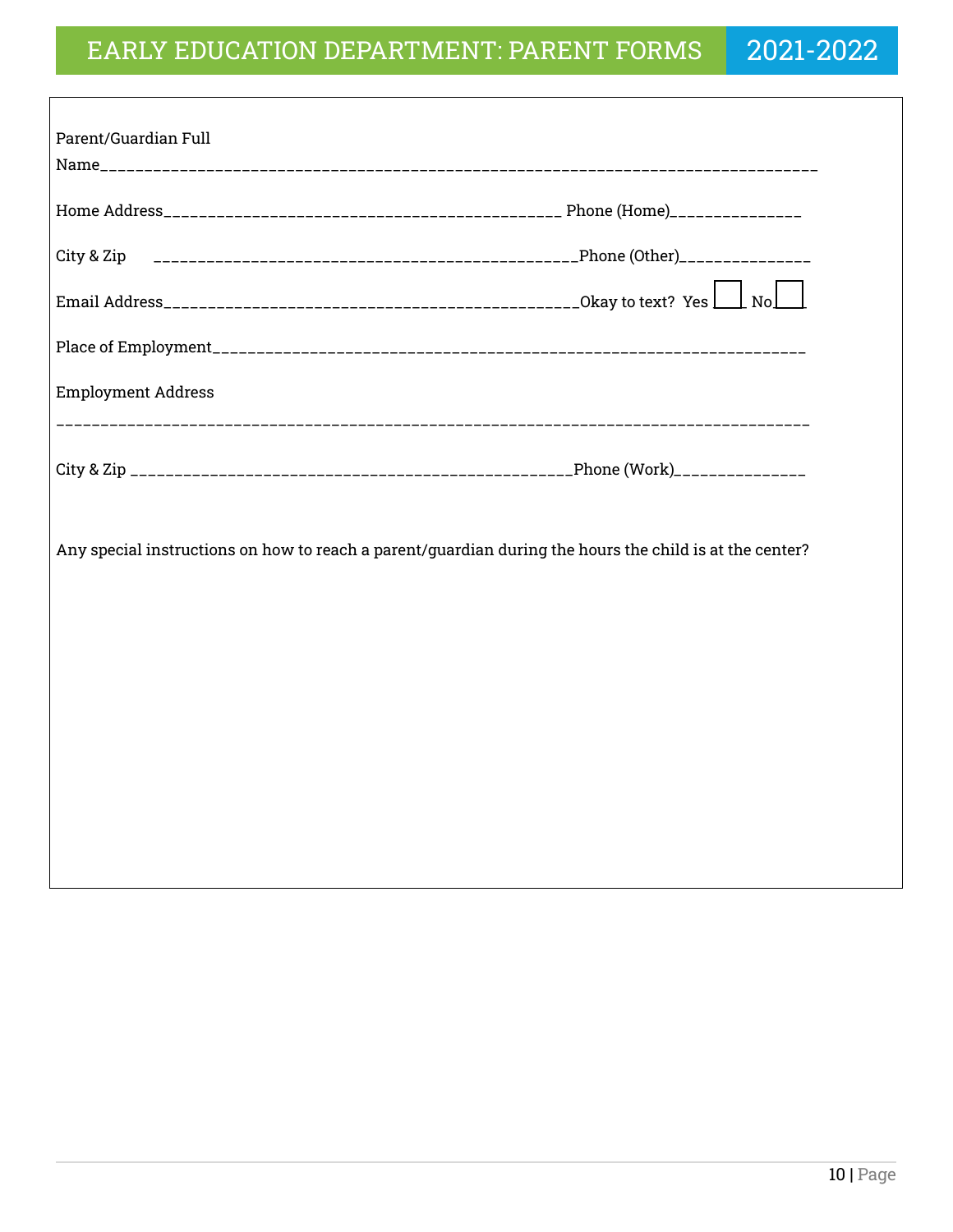### <span id="page-10-0"></span>**Parent/Guardian Emergency Permissions**

- List the names, addresses, phone numbers and relationship to your child of adults (18 or over) to whom we may release your child during the school year. Children *WILL ONLY* be released to individuals designated in writing.
- In the event that a parent or guardian cannot be reached in an emergency, please provide **at least two adults** on the list below who will assume responsibility for your child in an emergency situation.
- *In an emergency* situation, your child may be released to an adult for whom you, as parent/guardian, have given verbal authorization. If this person is unknown to the classroom staff, picture identification will be required.

| <b>NAME</b> | <b>ADDRESS</b> | <b>PHONE NUMBER</b> | <b>RELATIONSHIP TO</b> | <b>CAN CONTACT BY</b> |
|-------------|----------------|---------------------|------------------------|-----------------------|
|             |                |                     | <b>CHILD</b>           | <b>PHONE IN</b>       |
|             |                |                     |                        | <b>EMERGENCY, IF</b>  |
|             |                |                     |                        | PARENT/GUARDIAN       |
|             |                |                     |                        | IS NOT REACHABLE?     |
|             |                |                     |                        |                       |
|             |                |                     |                        |                       |
|             |                |                     |                        |                       |
|             |                |                     |                        |                       |
|             |                |                     |                        |                       |
|             |                |                     |                        |                       |
|             |                |                     |                        |                       |
|             |                |                     |                        |                       |
|             |                |                     |                        |                       |

**Child's Name\_\_\_\_\_\_\_\_\_\_\_\_\_\_\_\_\_\_\_\_\_\_\_\_\_\_\_\_\_\_\_\_\_\_\_\_\_\_\_ Child's Date of Birth \_\_\_\_\_\_\_\_\_\_\_\_\_\_\_\_**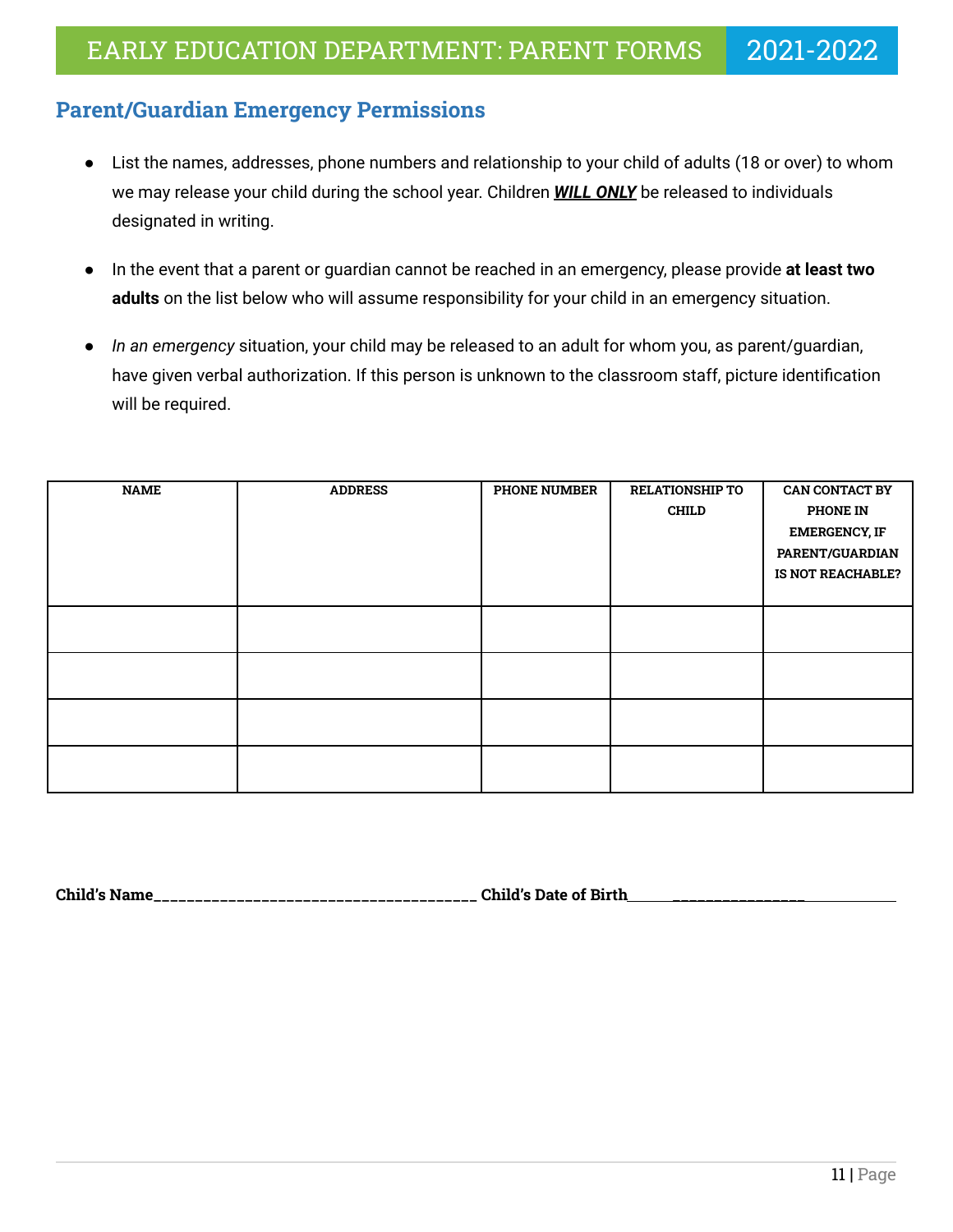# <span id="page-11-0"></span>**Emergency Medical Authorization**

| Child's<br>Physician_     | _________________________________ |         |       |
|---------------------------|-----------------------------------|---------|-------|
|                           | Name                              | Address | Phone |
|                           |                                   |         |       |
| Child's                   |                                   |         |       |
| Dentist                   |                                   |         |       |
|                           | Name                              | Address | Phone |
| Hospital of<br>Choice____ |                                   |         |       |
|                           | Name                              | Address | Phone |

Please read the statements below and acknowledge that you understand them, by signing and dating below:

- In an emergency, the student will be transported to the hospital determined by the Emergency Personnel.
- If a parent/legal guardian cannot be reached and immediate medical care is needed, the school will call 911. However, Denver Public Schools do not accept financial responsibility for care, in any case.

\_\_\_\_\_\_\_\_\_\_\_\_\_\_\_\_\_\_\_\_\_\_\_\_\_\_\_\_\_\_\_\_\_\_\_\_\_\_\_\_\_\_\_\_\_\_ \_\_\_\_\_\_\_\_\_\_\_\_\_\_\_\_\_\_\_\_\_ **Parent/Guardian Signature Date**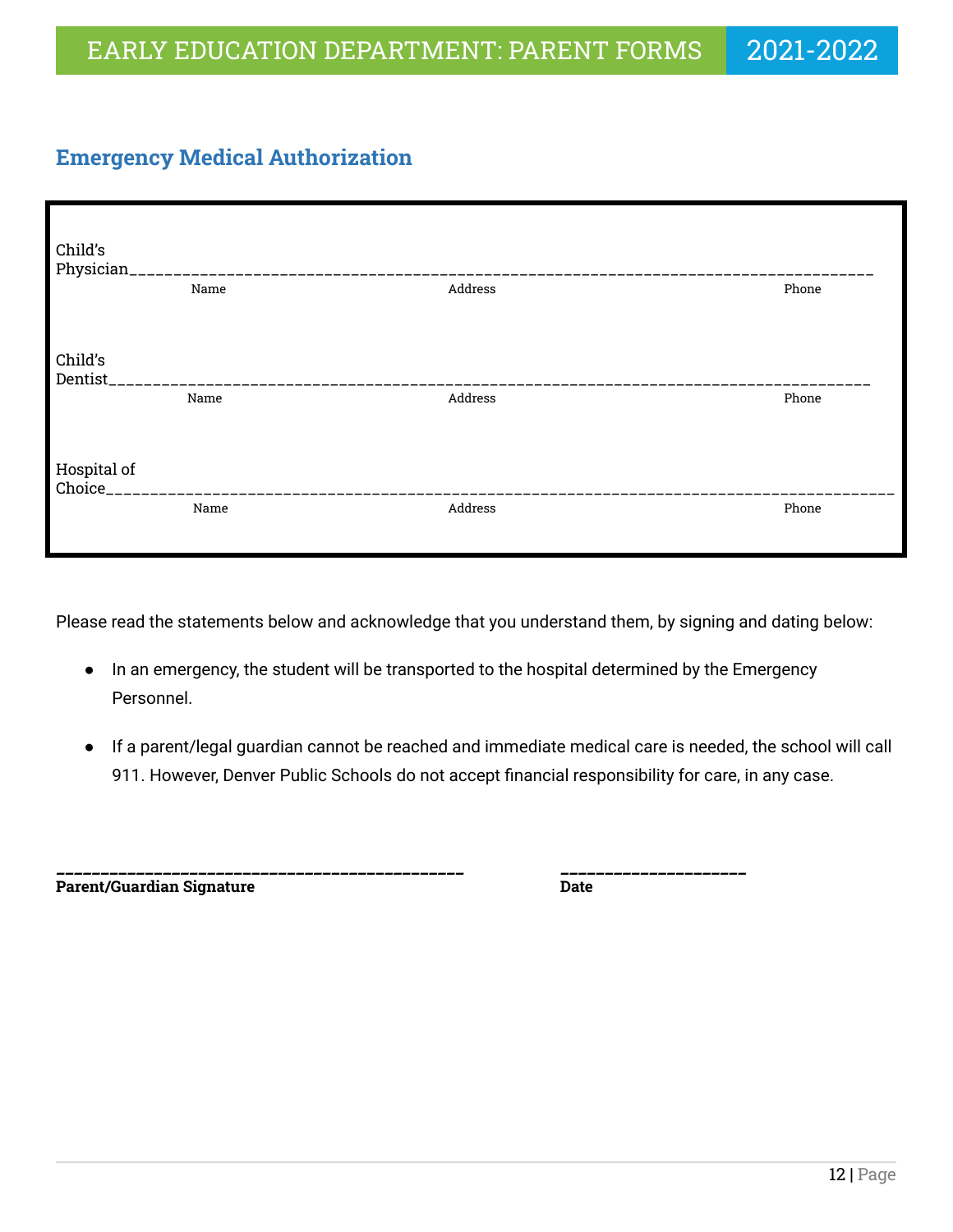### <span id="page-12-0"></span>**Parent/Guardian Permission To Apply Sunscreen**

State licensing requires a parent/guardian to provide written authorization for applying sunscreen or another form of approved sun protection to their child's exposed skin prior to outdoor play. The center staff may apply sunscreen or, if a child is over four (4) years of age, by the child him/herself under the direct supervision of a staff member. *Special instructions for sunscreen application, or another form of sun protection, if necessary, must be given to the teacher in writing.*

### *PLEASE SIGN ONE OF THE FOLLOWING STATEMENTS:*

*● This classroom provides sunscreen for ECE students. I agree to allow this product to be applied to my child. I understand that children who have turned 4 years old may apply sunscreen to themselves under the direct supervision of a staff member.*

**Parent/Guardian Signature Date**

\_\_\_\_\_\_\_\_\_\_\_\_\_\_\_\_\_\_\_\_\_\_\_\_\_\_\_\_\_\_\_\_\_\_\_\_\_\_\_\_\_\_\_\_\_\_ \_\_\_\_\_\_\_\_\_\_\_\_\_\_\_\_\_\_\_\_\_

Instead of using the sunscreen provided by this classroom, I agree to provide a labeled container of *sunscreen for my child, named above, to be applied prior to outdoor play. I understand that children who have turned 4 years old may apply sunscreen to themselves under the direct supervision of a staff member.*

\_\_\_\_\_\_\_\_\_\_\_\_\_\_\_\_\_\_\_\_\_\_\_\_\_\_\_\_\_\_\_\_\_\_\_\_\_\_\_\_\_\_\_\_\_\_ \_\_\_\_\_\_\_\_\_\_\_\_\_\_\_\_\_\_\_\_\_

**Parent/Guardian Signature Date**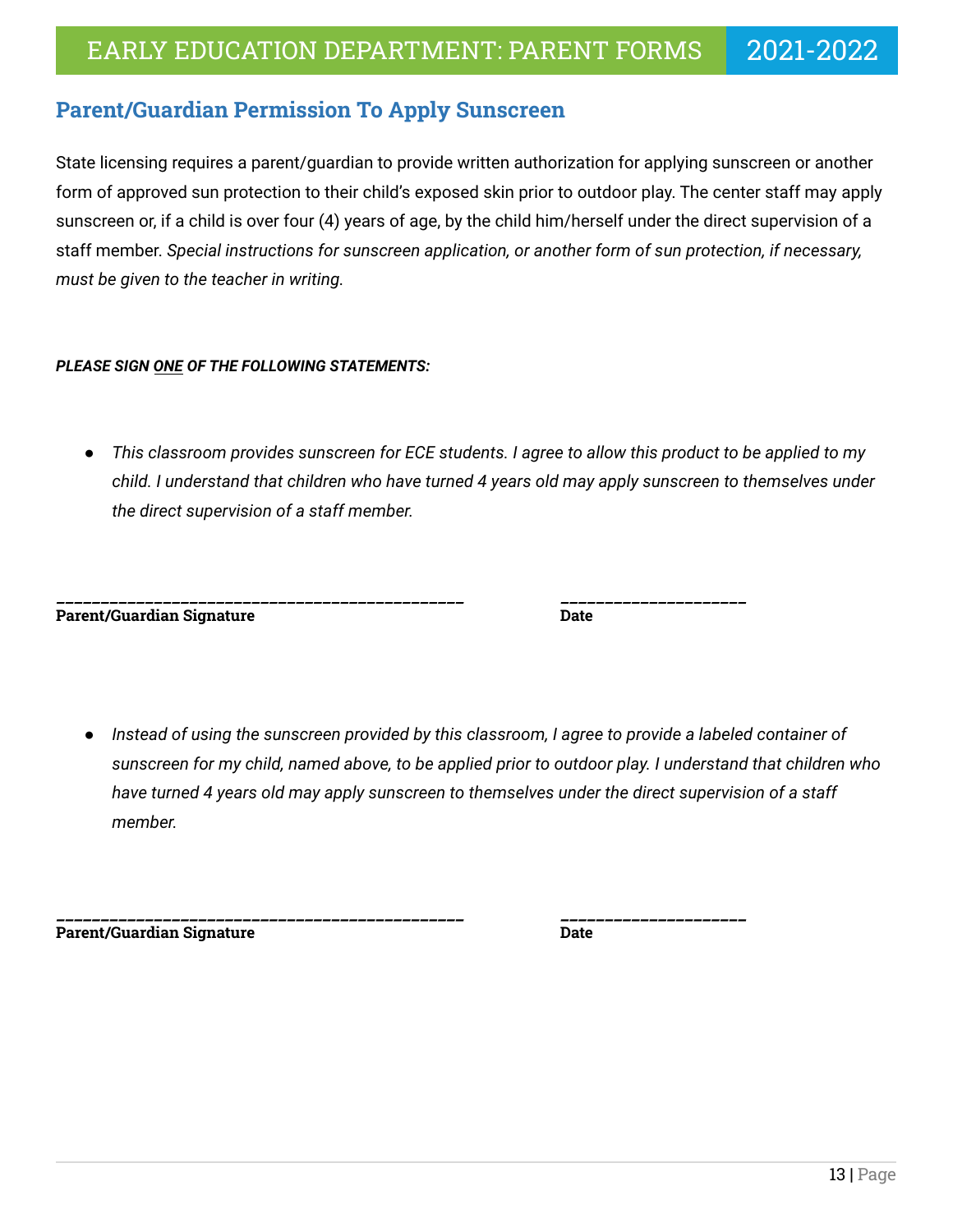# <span id="page-13-0"></span>**Parent/Guardian Acknowledgment:**

**Child's Name\_\_\_\_\_\_\_\_\_\_\_\_\_\_\_\_\_\_\_\_\_\_\_\_\_\_\_\_\_\_\_\_\_\_\_\_\_\_\_ Child's Date of Birth \_\_\_\_\_\_\_\_\_\_\_\_\_\_\_\_**

1. In accordance with Colorado Department of Human Services child care licensing requirements, I and any adults I have designated will sign my child in and out each day with both the correct time and a complete signature including both first and last name.

2. I give my permission for my child to share in food tasting experiences.

● Does your child have any food allergies/restrictions?



If YES, what are they?

3. If I provide my child with a homemade lunch, it will contain only age-appropriate, nutritious foods that do not pose a choking hazard.

4. In compliance with Colorado Department of Human Services child care licensing requirements, I will not send any food or other items with my child to school in a plastic bag that is larger than a quart (sandwich bag).

5. I understand that food prepared at home may not be served to anyone other than my child. I also understand food prepared at home may not be offered for sale.

6. I understand that state licensing regulations limit television, recorded media, video, computer, tablet, and media device time for preschool age children and that those limits may only be exceeded for a special occasion.

7. I have been advised that Early Childhood Education classrooms in Denver Public Schools accept children that may not be fully immunized.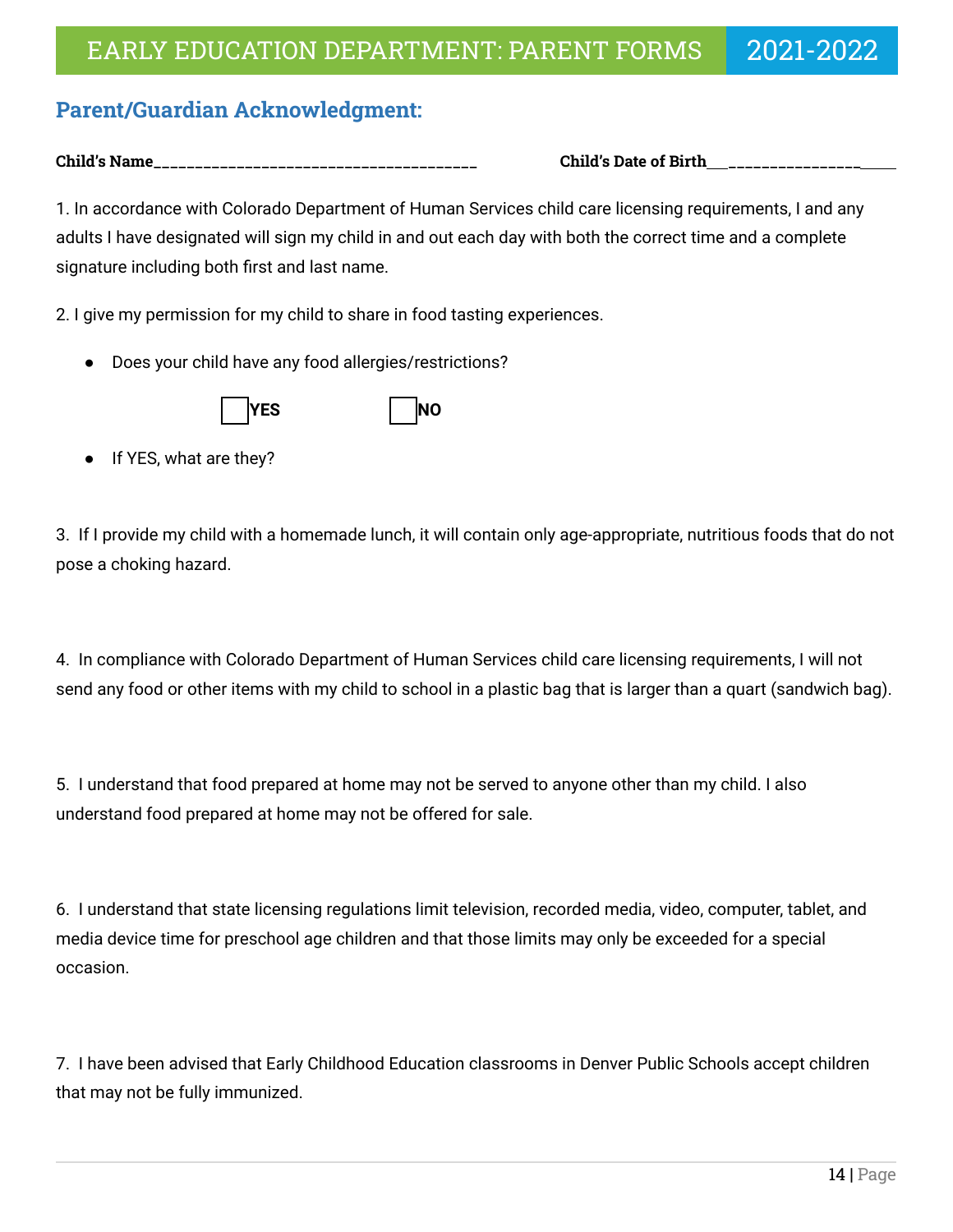8. I have received, read and understand the Denver Public Schools Early Education Department Licensing Policies & Procedures.

- 9. I realize my active involvement in my child's education is very important. Therefore, I agree to:
	- Support my child's education
	- Attend parent/teacher meetings and conferences this year and
	- Send my child to school every day that he or she is not ill.

*I have read, understand, and agree to items 1 through 9 as indicated by my signature.*

|                                  | ----------------------- |
|----------------------------------|-------------------------|
| <b>Parent/Guardian Signature</b> |                         |

| For classroom use only:                                                             |                                                                                         |
|-------------------------------------------------------------------------------------|-----------------------------------------------------------------------------------------|
| Birth Certificate (Copy or electronic access on demand)                             | District Registration Packet (Copy or electronic<br>access on demand)                   |
| Significant observations of child's development (TS GOLD)                           | Special Diet and/or Health Care Plan (if applicable)                                    |
| Current Child's Statement of Health Status Form                                     | Individual Child's Profile                                                              |
| Immunization Record on CDPHE approved form<br>(Copy or Electronic access on demand) | Record of minimum of 2 parent conferences<br>(including dates, names of staff involved) |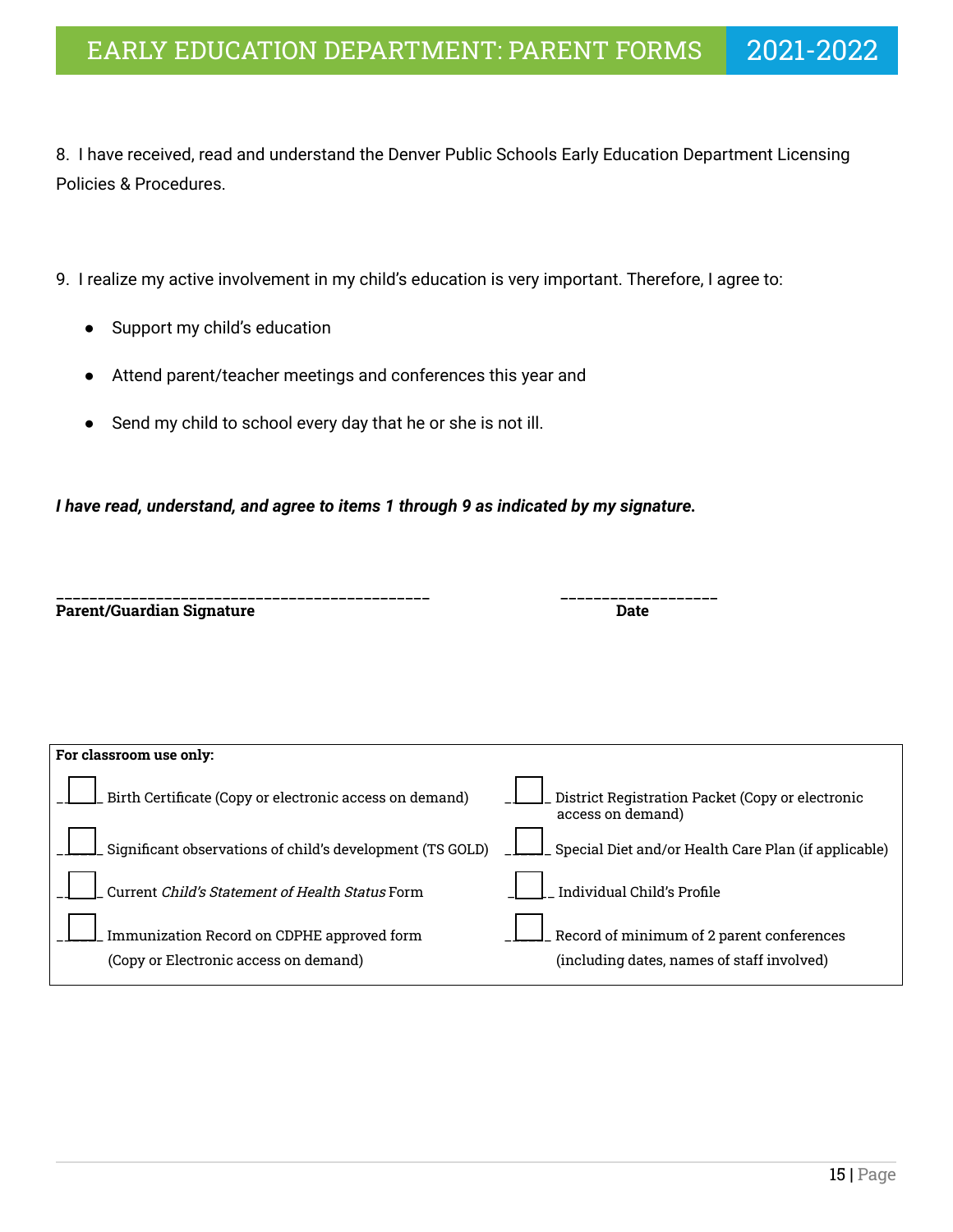# **Immunization and Child's Statement of Health Status for Enrollment**

**PLEASE NOTE:** At the time of admission, the parent(s)/guardian(s) **must provide** documentation of immunization status or exemption as required by the Colorado Department of Public Health and Environment (CDPHE). Immunizations **must be** updated and recorded as specified on the certificate of immunization or alternate certificate of immunization as supplied and approved by the CDPHE. **Colorado law requires proof of immunization prior to or on the first day of admission.**

### **AND**

Children in ECE must submit a signed and dated statement of the child's current health status upon admission which indicates the child's ability and/or limitations to participate in a regularly scheduled program in a group of young children. Parents may use this form, or a statement of health status with the same information as provided by their child's health provider. *This report is to be completed by a health care provider who has seen the child in the last twelve months.*

**No later than 30 days after admission, this report or a written verification of a scheduled appointment with a health care provider must be given to the ECE teacher. The ECE program may refuse to admit a child if a statement from an approved health care professional is not submitted.**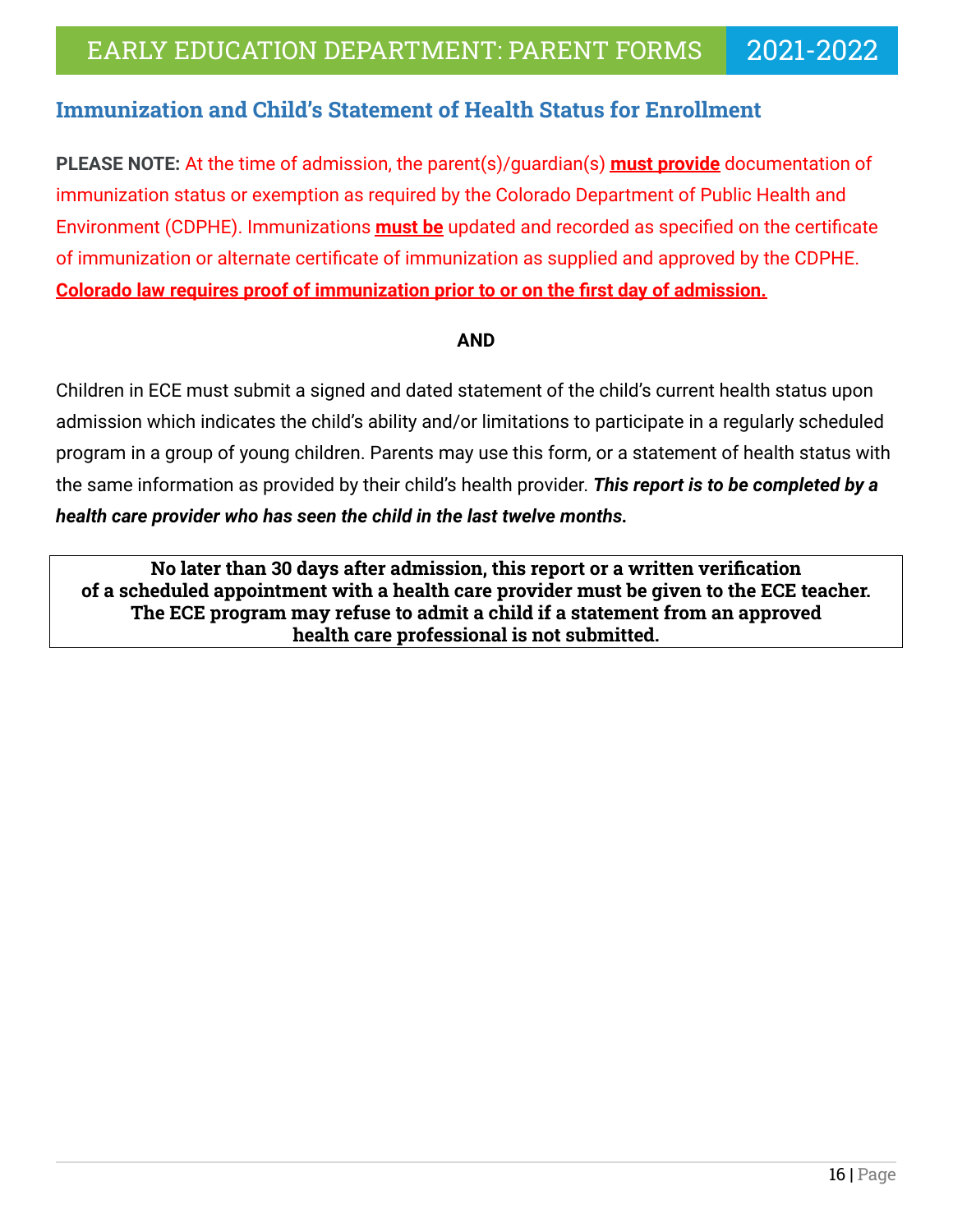# EARLY EDUCATION DEPARTMENT: PARENT FORMS 2021-2022

| Date of child's most recent examination:_______________ Date next visit is required:_________________<br>$\bullet$                                                                                                                                                                                           |                            |                                |
|--------------------------------------------------------------------------------------------------------------------------------------------------------------------------------------------------------------------------------------------------------------------------------------------------------------|----------------------------|--------------------------------|
| $\bullet$<br>Past Illnesses - Check those the child has had and give approximate dates:<br>Chicken Pox___________ $\Box$ Rubeola ____________<br>Rheumatic Fever________ [Asthma_____________ [Hay Fever ___________<br>Diabetes______________ $\Box$ Mumps____________                                      | $L$ Epilepsy______________ | $\Box$ Rubella________________ |
| Whooping Cough________ Deliomyelitis_________ Lother________________<br>If tuberculin test given:<br>$\bullet$<br>If chest X ray taken:<br>Date of screening for: Vision_________ Hearing_________ Dental________ Developmental________<br>Was the child referred for further evaluation? $ $   Yes /     No |                            |                                |
| Describe any physical condition requiring special attention by staff:<br><br>This child is $\vert$ / is not $\vert$ $\vert$ physically and/or emotionally able to participate in the DPS ECE program.                                                                                                        |                            |                                |
| Signature of licensed physician or licensed nurse practitioner                                                                                                                                                                                                                                               |                            |                                |
|                                                                                                                                                                                                                                                                                                              |                            | <b>Date</b>                    |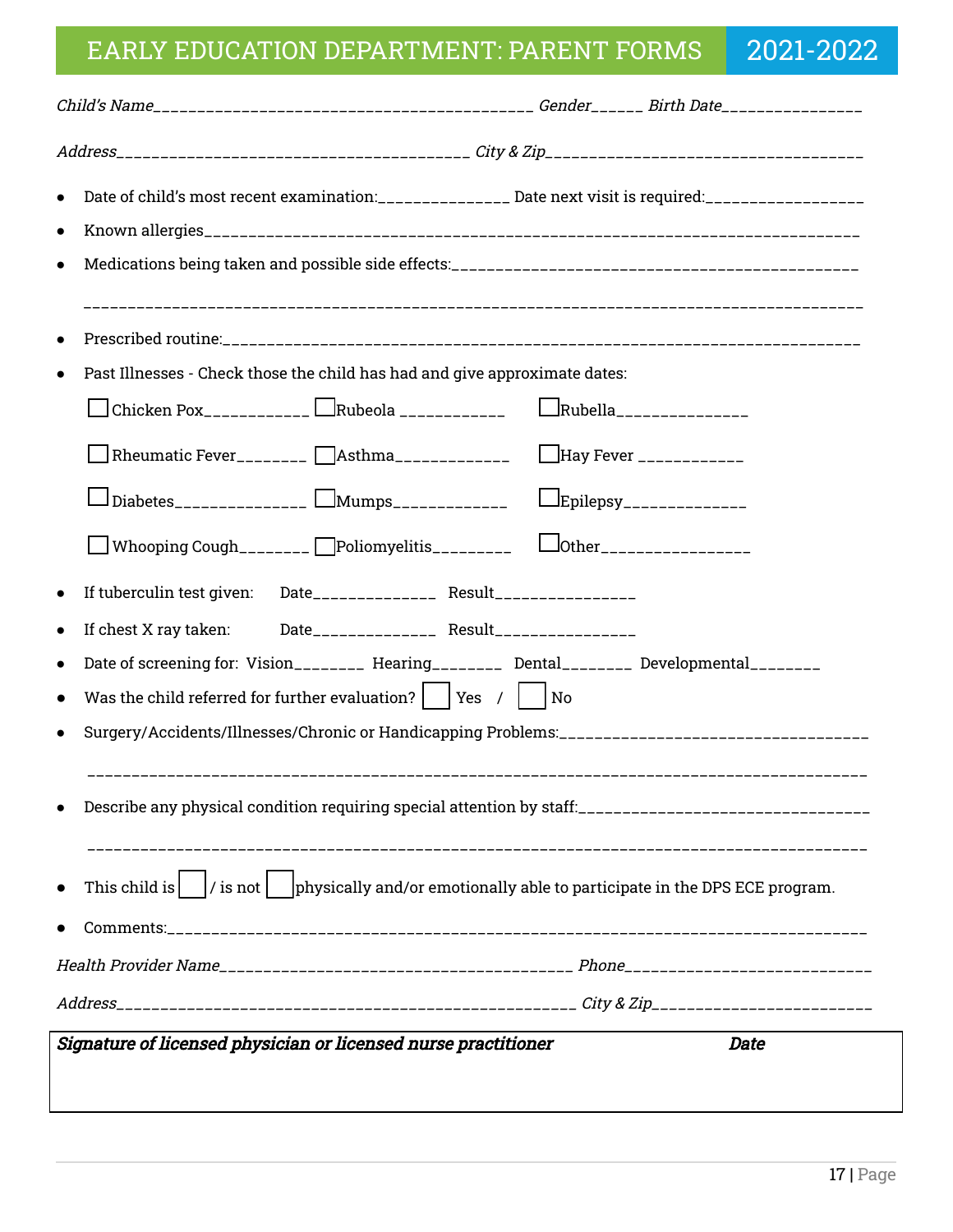# <span id="page-17-0"></span>**ECE Excursion Permission Form**

| Date                                                                                         | Location |  |  |
|----------------------------------------------------------------------------------------------|----------|--|--|
| If you give your permission for your child to attend, check here:                            |          |  |  |
| If you DO NOT give your permission for your child to attend, check here:                     |          |  |  |
| If you would like to accompany the class on this upcoming trip, please check here:           |          |  |  |
| If you give permission for your child to use transportation, if provided, please check here: |          |  |  |
| If you do not give permission for your child to use transportation, please check here:       |          |  |  |
| Please sign, date this form, and return it no later than _____________                       | Date     |  |  |
| Thank you!                                                                                   |          |  |  |
| Parent/Guardian Signature<br>Date Signed                                                     |          |  |  |

\_\_\_\_\_\_\_\_\_\_\_\_\_\_\_\_\_\_\_\_\_\_\_\_\_\_\_\_\_\_\_\_\_\_\_\_\_\_\_\_\_\_\_\_\_\_\_\_\_\_\_\_\_\_\_\_\_\_\_\_ \*Important: Parent's emergency contact number for day of field trip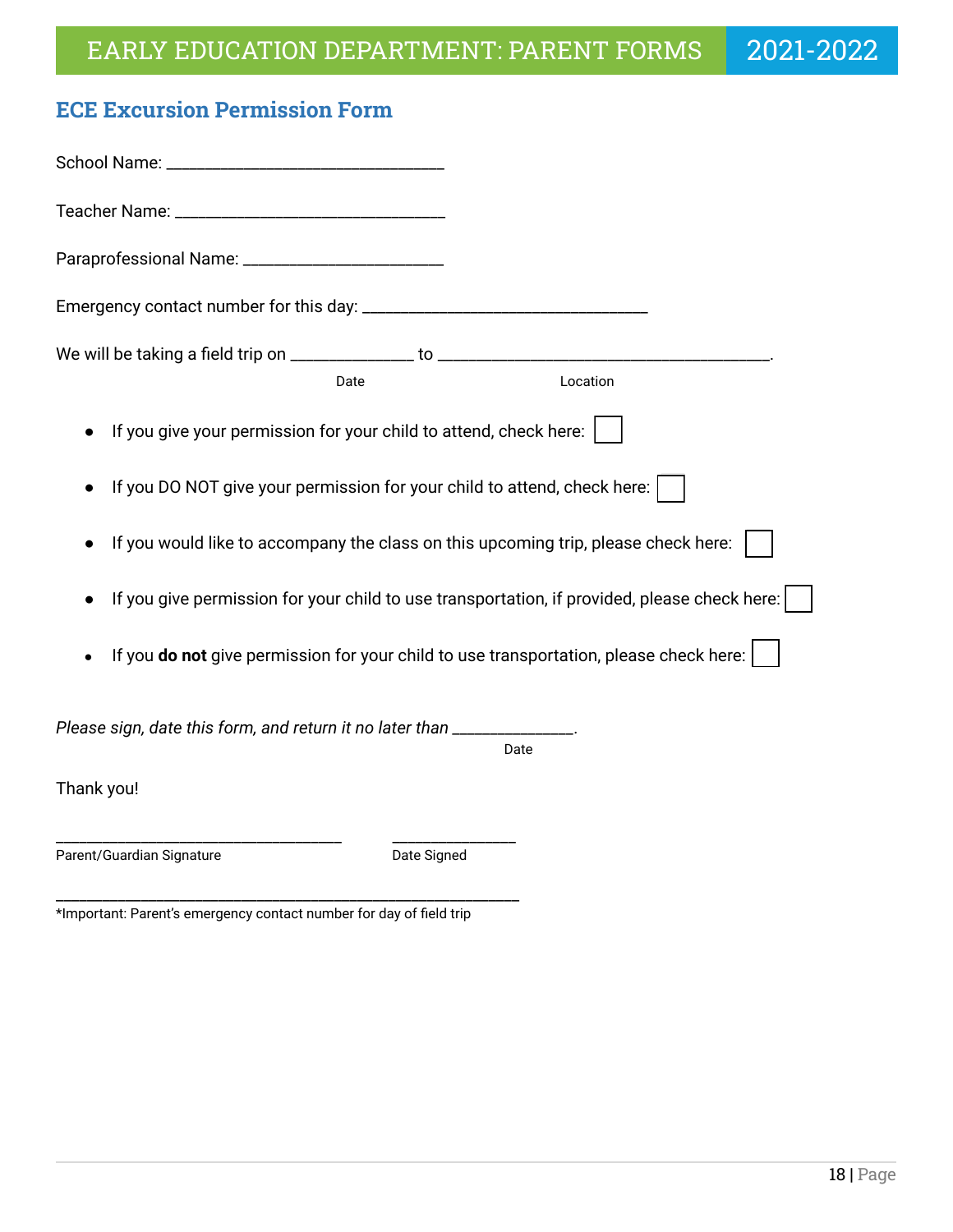# <span id="page-18-0"></span>**Licensing Policies and Procedures A-Z**

A written statement of the center's policies and procedures must be made available to parents and guardians and to staff and must include the following:

**A. The center's purpose and its philosophy on child care.** Denver Public Schools Early Education Department Mission Statement: To create an integrated and comprehensive system of diverse, high quality early childhood education and care services that enhances the development of young children so they are "ready to succeed" when they enter school; to support families in their role as nurturers and first teachers; and to meet the needs and financial abilities of Denver's working parents.

**B. The ages of children accepted.** 2 years, 10 months-6 years. Children must be three (3) or four (4) years of age on or before October 1 of the year of enrollment and, for Head Start classrooms, meet the income qualification guidelines.

**C. The hours the center is open, specific hours during which special programs are offered, holidays when the center is closed.** Half-day Early Childhood Education (ECE) classes are typically 2 hours/40 minutes per day and full-day ECE classes are typically 6 hours/30 minutes per day Monday through Friday except for predetermined days for Professional Learning. Specific hours of operation are determined by the individual school. Holidays and District Planning Days are determined by the district calendar.

**D. The policy regarding inclement or excessively hot weather.** If the school administrator determines the outdoor weather to be too extreme, either due to heat, cold or other conditions, for children to participate in outdoor activities, ECE children will not go outside.

**E. Procedure concerning admission and registration of children.** Children must be three (3) or four (4) years old on or before October 1 of the year of enrollment. A legal birth certificate or other acceptable record shall be required for enrollment age verification. Payment of tuition at various levels or tuition-free status is based on family income provided at the time of application. Residents of the city and county of Denver will have priority in filling available classroom slots. Families living outside the city and county of Denver may be accepted at non-Denver resident tuition levels if space is available. Additional income requirements must be met in Head Start classrooms. ECE children register according to DPS registration and Colorado state child care licensing requirements.

**F.** Itemized fee schedule. ECE student tuition is determined by a sliding fee scale based on family size and income. Each applicant is given a copy of the fee scale at the time of application.

**G. Procedure for identifying where children are at all times.** Children are signed in and out at the start and end of each class by the parent/guardian or other adult person for whom written authorization has been given by the parent/guardian. Only full signatures are acceptable on the sign-in/out forms, *not initials.* Teachers do regular roll-calls and head counts at daily transition times, such as returning from the playground, lining up for a trip to the library, etc. Children are not allowed to leave the classroom or group unaccompanied at any time. Teachers are expected to use reasonable accountability procedures at all times.

### **H. The center's procedure on guidance, positive instruction, supporting positive behaviors, discipline and consequences, including how the center will:**

**1. Cultivate positive child, staff and family relationships.** ECE staff work to develop a personal relationship with each student during daily classroom interactions and with the student's family by positive and respectful communication. Opportunities include phone and in-person conferencing, classroom volunteering, extracurricular activities, and, in some cases, home visits.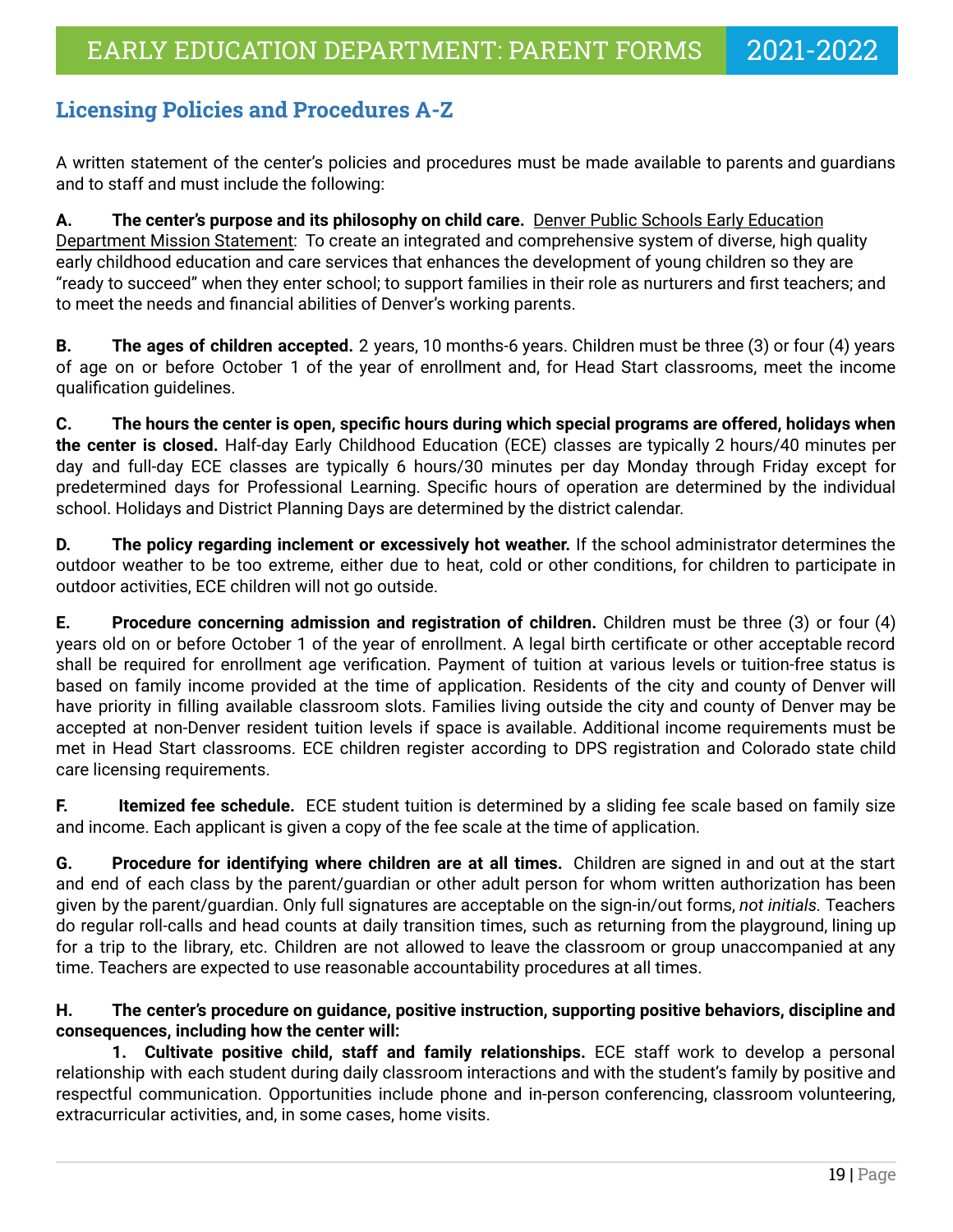**2. Create and maintain a socially and emotionally respectful early learning and care environment.** Positive social and emotional behaviors are taught in the ECE classroom and students are given scaffolded support to understand, practice and develop these skills.

**3. Implement teaching strategies supporting positive behavior, pro-social peer interaction, and overall social and emotional competence in young children.** Individual district schools use various approaches to support social/emotional competence including CLASS, No Nonsense Nurturing, Dinosaur School, and Pyramid Plus.

**4. Provide individualized social and emotional intervention supports for children who need them, including methods for understanding child behavior; and developing, adopting and implementing a team-based positive behavior support plan with the intent to reduce challenging behavior and prevent suspensions and expulsions.** ECE programs follow their respective school's code of conduct and Board of Education policy JK-R. DPS prioritizes guidance strategies that are rooted primarily in therapeutic interventions or restorative practices.

**5. Access an early childhood mental health consultant or other specialist as needed.** The DPS Division of Student Services provides school partners that can assist with helping to address significant behavior needs of ECE students. Head Start funded sites include direct consultation with Denver Health staff.

**I. The procedure, including notification of parents and guardians, for handling children's illnesses, accidents and injuries.** Parents are informed in writing of all illnesses, accidents and injuries on the day of occurrence unless the incident warrants immediate attention in which case appropriate procedures are initiated and the parents are contacted.

**J. The procedures for responding to emergencies such as lost children, tornadoes, and fires.** Staff attempts to locate a missing child, informing appropriate authorities, including police, sheriff, etc., based on the location from which the child is missing. After 15 minutes, emergency procedures, as defined in G, I, and any other related procedures, apply. Fire drills are held at schools monthly; tornado drills are held monthly from March - October; shelter-in-place, lockdown, and active shooter drills are held three times per year/each school year to ensure students become familiar with the procedure.

**K. The procedure for transporting children, if applicable, including transportation arrangements and parental permission for excursions and related activities.** Parent/guardian permission for excursions is signed upon enrollment. Parents/guardians are notified prior to all field trips requiring transportation of children. District transportation procedures are used for field trips and in cases of scheduled transportation of children to and from school in compliance with Colorado Department of Transportation and state child care licensing regulations.

**L. The procedure governing field trips, television and video viewing and special activities, including staff responsibility for the supervision of children.** Parent/guardian permission for excursions, media and internet use is required annually in Denver Public Schools and is furnished at registration. TV, recorded media, and video use is NOT encouraged in Early Childhood Education classrooms. However, if such use is believed to be relevant by an ECE teacher, school policies, as determined by the principal and Collaborative School Committee, will apply and will be limited to 30 minutes per week. Computer and tablet use in the ECE classroom is designed to support and enhance children's skills in alignment with curriculum goals but is limited to non-consecutive fifteen (15) minute increments, not to exceed 30 minutes per day.

**M. The policy on children's safety related to riding in a vehicle, seating, supervision, and emergency procedures on the road.** Public school transportation guidelines in compliance with Colorado Department of Transportation regulations are followed. No enrolled preschool child in Denver Public Schools may ride a district bus to and from school on a daily basis unless their parent/guardian applies for and is granted an exception by the DPS Department of Transportation.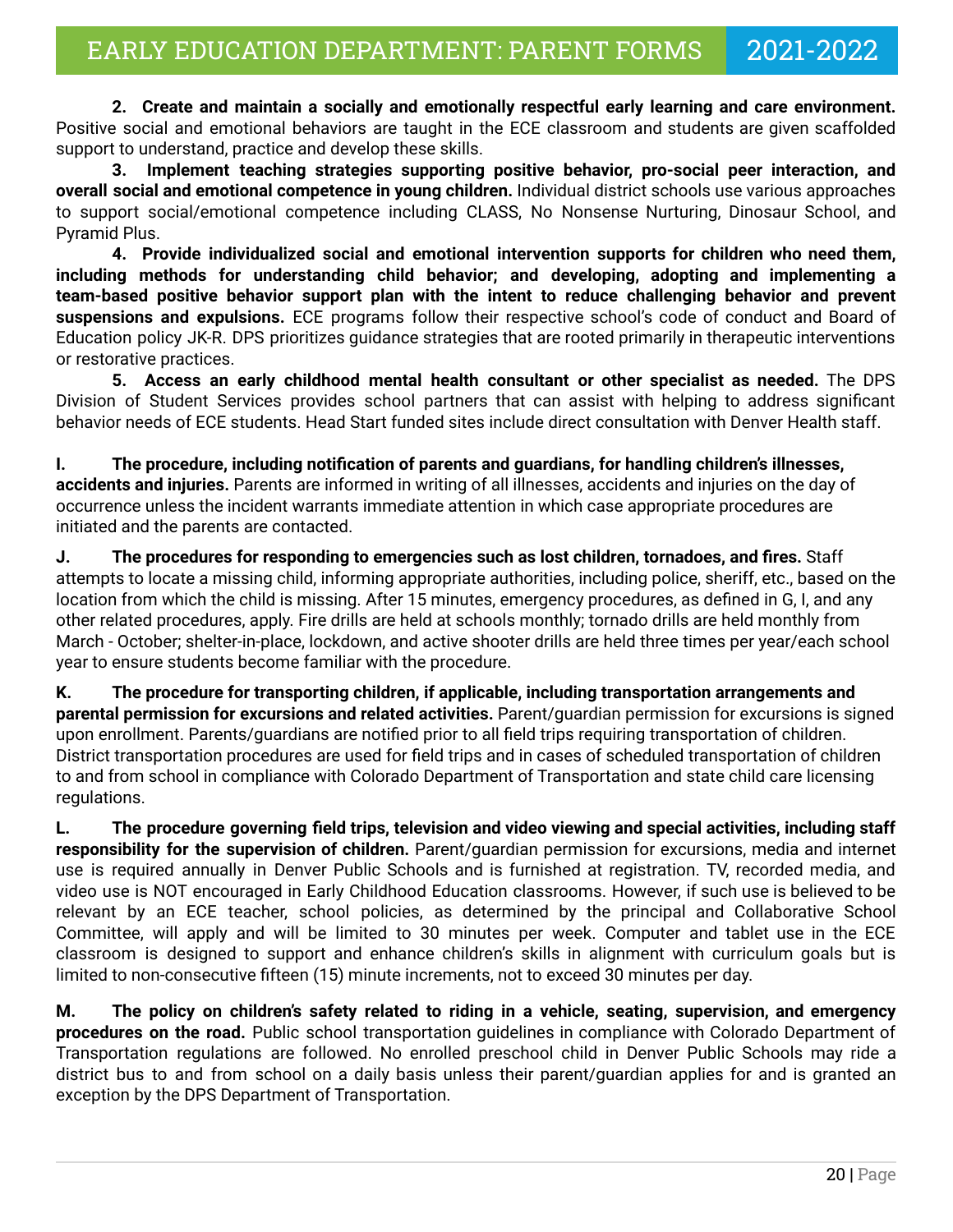**N. The procedure for releasing children from the center only to persons for whom the center has written authorization.** Parents/guardians are required to complete a *Parent/Guardian Information and Permissions* form when enrolling their ECE child that lists only those adults to whom their child may be released. Children may be released to other adults with written parent/guardian approval. At least one piece of identification must be inspected (and a copy kept in the child's file) for individuals who are strangers to ECE staff. Per state licensing requirements, parents, guardians or others authorized in writing by the parent or guardian are required to sign children in and out of the classroom daily.

**O. The procedures followed when a child is picked up from the center after the center is closed or not picked up at all, and to ensure that all children are picked up before the staff leave for the day.** If ECE children are not picked up on time and then escorted to the office, there should be a fully background checked person (Licensing Trails, CBI, FBI) caring for them in the office and that person should have ECT or AECT qualifications on file. If it is office staff that are caring for the children, then either DPS has to background check those office staff under the ECE license and keep qualifications for them on file, or children can be cared for in the classroom by a qualified ECE staff member until parents can be reached.

**P. The procedure for caring for children who arrive late to the center and their class/group is away from the center on a field trip or excursion.** All children will be taken care of upon arrival by school personnel. A plan is in place at each school that meets the needs of their community.

**Q. The procedure for storing and administering children's medicines and delegation of medication administration in compliance with Section 12-38-132, C.R.S., of the "Nurse Practice Act."** In DPS, each school's procedure for storage and administration of medication as designated by the "Nurse Practice Act" is applicable to the Early Childhood classrooms. School staff trained and delegated to administer medications to ECE students will be specified in the school nurse's planning book. Only those ECE classrooms trained and delegated to administer emergency or routine medications will store required medications in the classroom.

**R. The procedure concerning children's personal belongings and money.** A limited space is provided for each child's personal belongings. Parents/guardians are advised that children do not bring money or valuables to school. Should a child bring money or valuables or when special event purchases occur, classroom staff collects the money or valuables at the beginning of the session for safekeeping. Valuable items and cash for non-specific uses are returned at the end of the day.

**S. Meals and snacks.** Meals and snacks are nutritious and either determined by program requirements, or can be site-based choices.

**T. Diapering and toilet training.** Children enrolling in Denver Public Schools ECE will be supported in becoming independent in their toileting routine. In case an accident occurs, the staff will treat the child with care and respect. Parents will be notified. A child's need for toilet training **cannot** be the basis for denying enrollment to an Early Childhood Education student. In classrooms where diapering is required, CDHS regulations from Personal Hygiene and Space Requirements will be followed in addition to CDPHE diapering regulations.

**U. Visitors to the center.** Per *Denver Public Schools Policy KI*, visitors must report to the school office when entering, receiving authorization before visiting elsewhere in the building. In the ECE classroom, visitors will sign in with name, date, address, phone number and purpose of their visit. At least one piece of identification must be inspected for individuals who are unknown to ECE staff.

**V. Parent and staff conferences to inform the parents or guardians of the child's behavior, progress, and social and physical needs.** Conferences are held twice a year or as needed.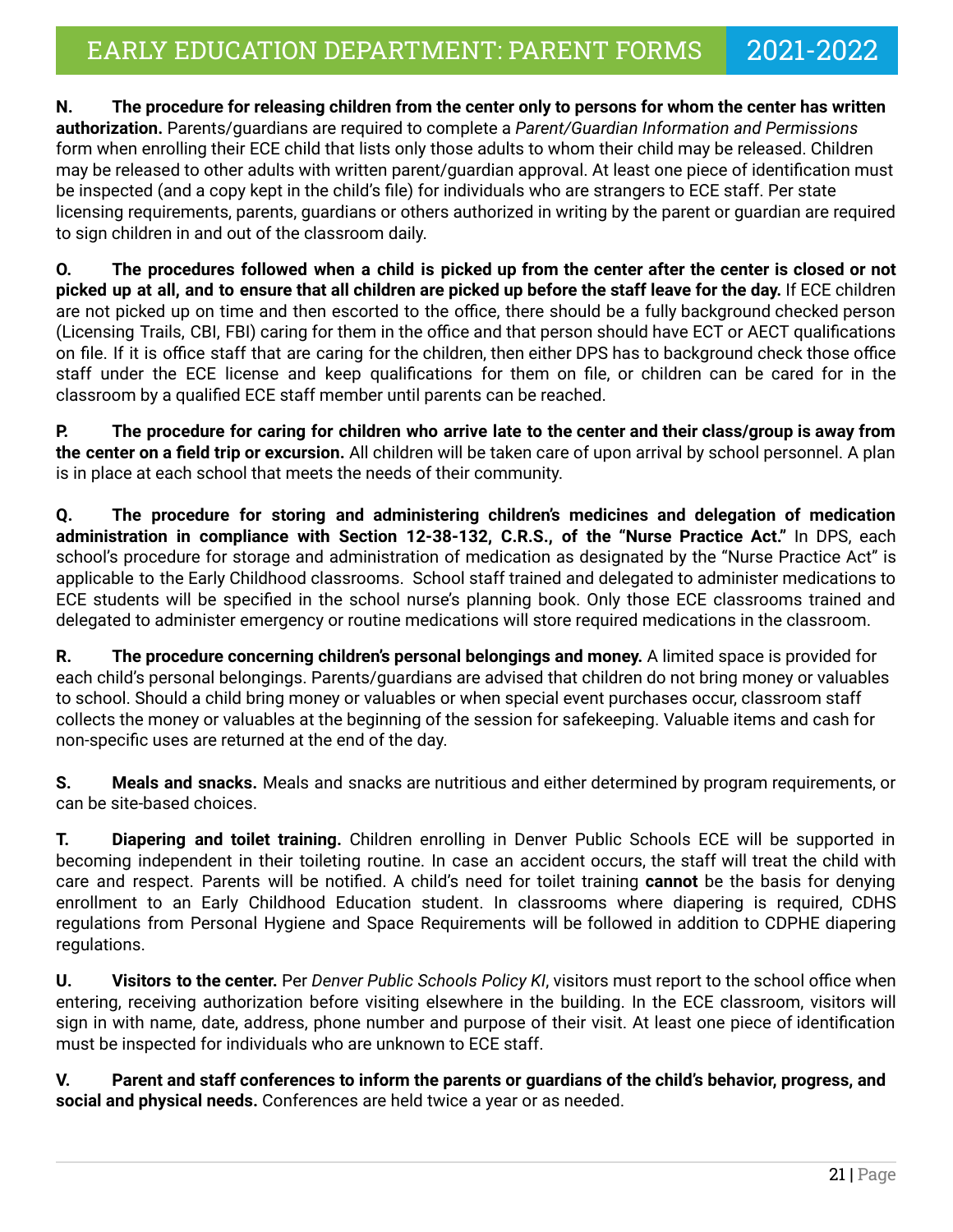#### **W. The procedure for filing a complaint about childcare (see 7.701.5, General Rules for Child Care Facilities).** Posted in each classroom:

To file a complaint about this state licensed program, contact: The Colorado Dept. of Human Services Division of Child Care 1575 Sherman St. Denver, Colorado 80203-1714 303-866-5958

OR by dialing 311, Denver City Information system.

#### **X. Reporting of child abuse (see 7.701.5, General Rules for Child Care Facilities).** Posted in each classroom:

To report suspicion of abuse or neglect, contact: The Colorado Dept. of Human Services – Abuse Hotline 1200 Federal Blvd. Denver, Colorado 80204 720-944-3000

**Y. Notification when childcare service is withdrawn and when parents or guardians withdraw their children from the center.** In order to withdraw a child from an ECE classroom, parents/ guardians are required to inform the teacher and school office staff. Individual school procedures for withdrawal are implemented. In extreme cases, withdrawal of childcare services may occur after parents/guardians have been informed of steps necessary to maintain services and compliance has not been achieved within a specified time period.

If a child is absent: 3 consecutive days……teacher calls the home 5 consecutive days……refer to social worker 10 consecutive days…... the child may need to be dropped from the program and replaced with a child on the waiting list (based on Principal/CSC policy).

**Z. How decisions are made and what steps are taken prior to the suspension, expulsion or request to parents or guardians to withdraw a child from care due to concerns about the child's behavioral issues. These procedures must be consistent with the center's policy on guidance, positive instruction, discipline and consequences, and include documentation of the steps taken to understand and respond to challenging behavior.** ECE classrooms follow the respective school's code of conduct, made available to parents/guardians, to the maximum extent possible in the preferred language of the parent/guardian, and Board of Education policy JK-R. The Office of Social Emotional Learning provides support to help answer questions related to the Board Policy. Division of Student Services provides school partners who can assist in helping to address significant behavior needs of ECE students. Prior to any out of school suspension, principals are required to consult the appropriate district Instructional Superintendent. Expulsion for ECE students is exceedingly rare and only done through a formal request by the school principal to the Office of Social Emotional Learning. See H., above, for additional details.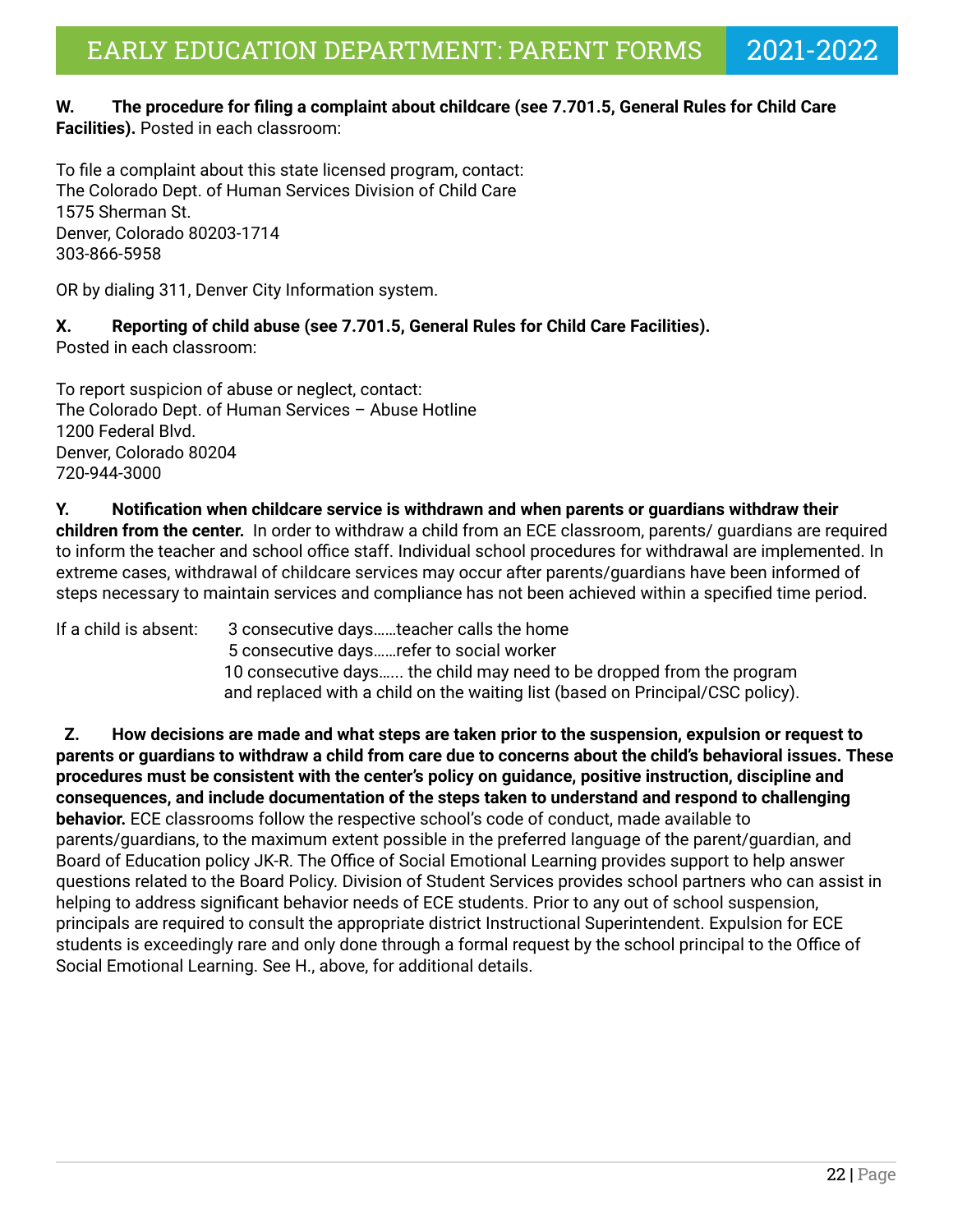# <span id="page-22-0"></span>**Reporting Abuse / Making a Complaint**

Dear Parent,

Your child is enrolled in a child care program licensed by the Colorado Department of Human Services and by the Department of Excise and Licenses. These licenses indicate that at the time of inspection the provider has met standards needed to operate either a licensed Family Child Care Home, Child Care Center, or School-Age Child Care program. These standards include:

- Written policies and procedures
- Communications, emergency, and security procedures
- Personnel requirements for education, experience, training, and supervision
- Requirements including procedures for admissions: health care; personal hygiene; physical care; food and nutrition; discipline; overnight care; field trips and transportation; holiday schedules; and fee policies
- Activities
- Equipment and materials
- Facility requirements
- Fire and other safety requirements
- Maintaining children's records
- Administrative reports and records

In addition to the above standards, all licensed child care providers are required to report suspected physical, emotional, or sexual abuse of any of the children in their care.

As a parent of a child/children in licensed child care, you may report any suspected abuse by calling:

### **Child Abuse Hotline at 1-844-264-5437 (1-844-CO-4-KIDS)**

If you wish to make a complaint or have a concern regarding your provider you may call:

### **Colorado Division of Child Care 303-866-5958**

### **Denver Public Health Inspection Division 720-865-5485**

Your provider's State Child Care License and Denver Department of Business and Excise License should be posted and available for you to see at your request. You may also review inspection reports at the facility upon request.

We hope the services you and your child/children receive in this licensed child care facility will be both positive and productive.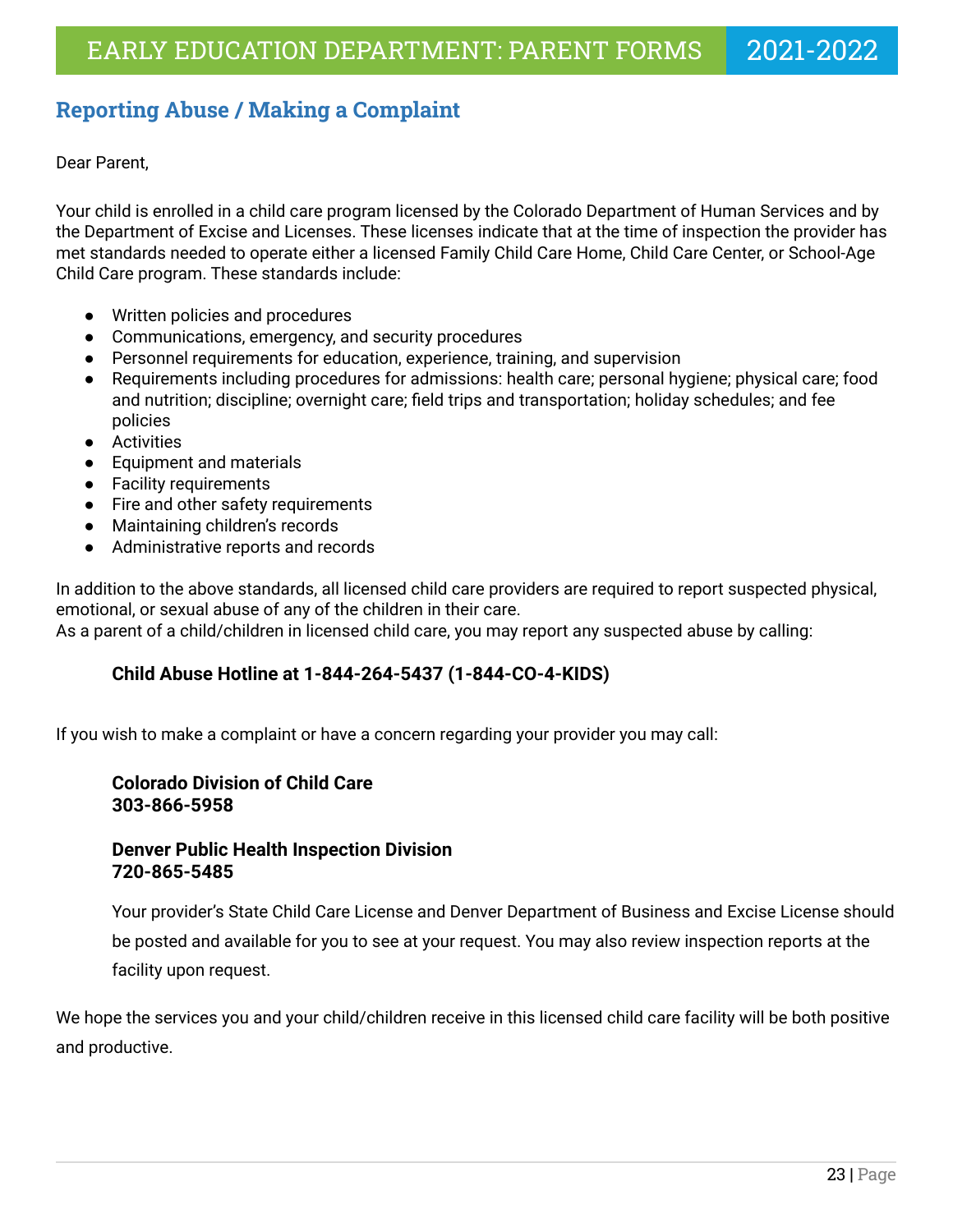# <span id="page-23-0"></span>**Child Care/Preschool/Head Start Required Immunizations for the 2021-22 School Year**

Dear parents and guardians of students in Colorado child cares, preschools and Head Start programs:

Colorado law requires students who attend a licensed child care, preschool or Head Start program to be vaccinated against

many of the diseases vaccines can prevent. Your student must be vaccinated against:

- Diphtheria, tetanus & pertussis (DTaP, DTP) Haemophilus influenzae type b (Hib)
- 

● Hepatitis B (HepB)

- Measles, mumps, rubella (MMR) Varicella (chickenpox)
- 
- Polio (IPV) Pneumococcal (PCV)
	-

Vaccines are recommended for rotavirus, hepatitis A and influenza, but are not required.

- The number, timing and spacing of the required vaccine doses is set by the Centers for Disease Control and Prevention's Advisory Committee on Immunization Practices (ACIP). You can view a parent-friendly version of the current ACIP vaccine schedule for children 0 - 6 years of age at [www.cdc.gov/vaccines/parents/downloads/parent-ver-sch-0-6yrs.pdf](http://www.cdc.gov/vaccines/parents/downloads/parent-ver-sch-0-6yrs.pdf).
- Please take your student's updated vaccine record to school every time he or she receives a vaccine.
- *●* If your student cannot get vaccines because of medical reasons, you must submit an official *Immunization Medical Exemption Form* to your school, signed by a health care provider licensed to give vaccines. You can get the form at [www.colorado.gov/vaccineexemption.](http://www.colorado.gov/vaccineexemption) If you choose not to have your student vaccinated according to the current ACIP schedule for personal belief or religious reasons, you must submit a non-medical exemption to your school. Non-medical exemptions must be submitted at ages 2 months, 4 months, 6 months, 12 months and 18 months. Multiple options are available at <http://www.colorado.gov/vaccineexemption>.
- Some parents, especially those with students who have weakened immune systems, may want to know which child cares, preschools and Head Start programs have the highest percentage of vaccinated children. Schools must report immunization and exemption numbers (but not student names or birth dates) to the state health department by December 1 every year. Immunization and exemption rates can be found at [https://cdphe.colorado.gov/school-and-child-care-immunization-data.](https://cdphe.colorado.gov/school-and-child-care-immunization-data)
- You may want to talk to a healthcare provider licensed to give vaccines or a local public health agency (LPHA) about which vaccines your student needs or if you have questions. You can read about the safety and importance of vaccines at [www.ImmunizeForGood.com](http://www.immunizeforgood.com) and [www.colorado.gov/cdphe/immunization-education.](http://www.colorado.gov/cdphe/immunization-education)
- If you need help finding a healthcare provider, or finding free or low-cost vaccines, contact your LPHA, or call the state health department's Family Health Line at 1-303-692-2229 or 1-800-688-7777. You can find your LPHA at [www.colorado.gov/pacific/cdphe/find-your-local-public-health-agency.](http://www.colorado.gov/pacific/cdphe/find-your-local-public-health-agency)
- Please share Page 2 of this letter with your student's health care provider as it provides helpful information about vaccines required for school entry per Colorado law.

#### Sincerely,

Colorado Immunization Branch | Colorado Department of Public Health & Environment 303-692-2700 | [cdphe.dcdimmunization@state.co.us](mailto:cdphe.dcdimmunization@state.co.us)



COLORADO Department of Public **Health & Environment**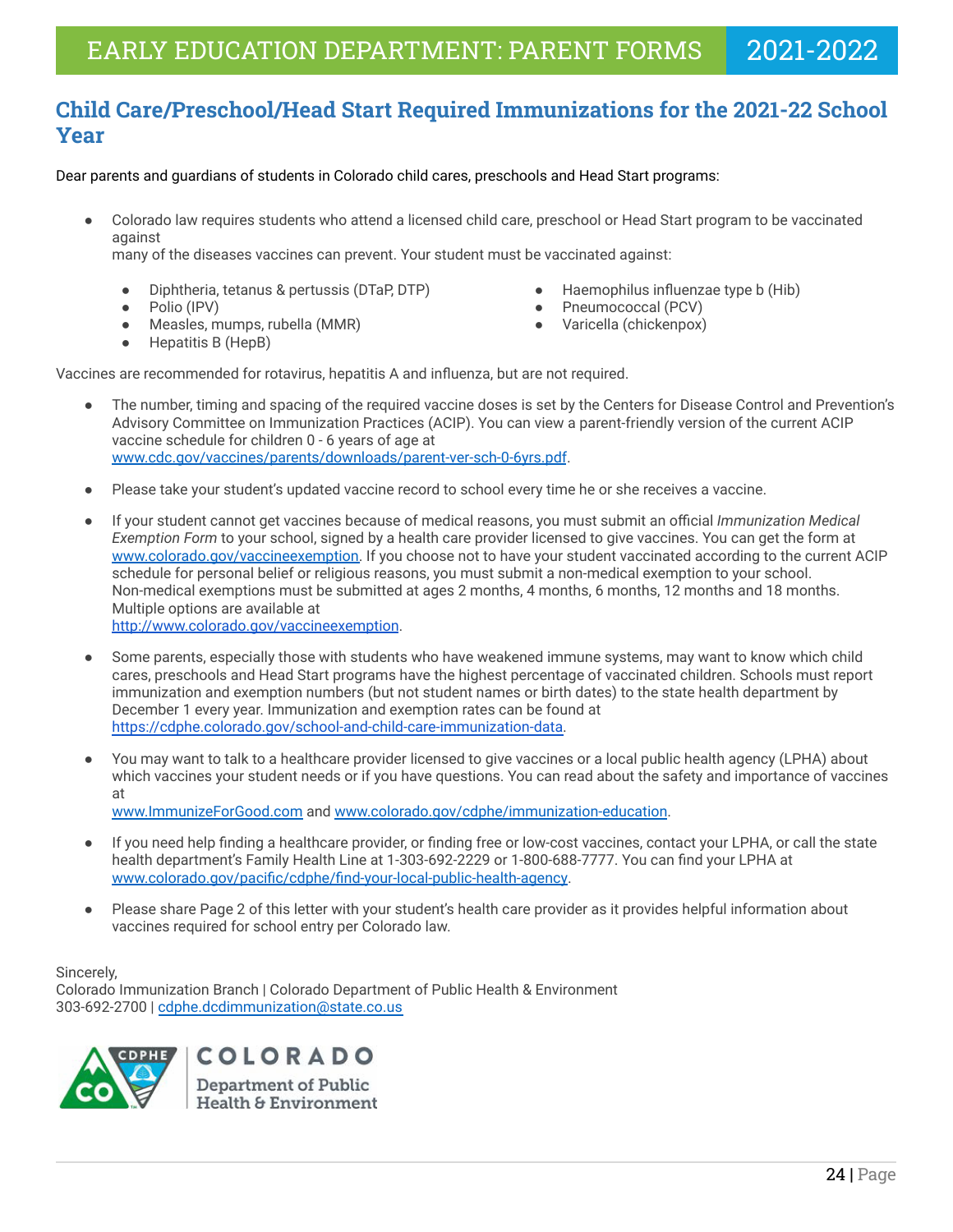# <span id="page-24-0"></span>**Colorado Health Care Provider Letter**

Colorado School Entry Immunization Law (25-4-901 et seq, C.R.S) and Colorado Board of Health rule (6 CCR 1009-2) require students who attend a public, private or parochial K - 12 school, licensed child care, preschool or Head Start program to be vaccinated against many of the diseases vaccines can prevent. Students must be vaccinated against:

- Diphtheria, tetanus and pertussis (DTaP, DTP, Tdap) → Haemophilus influenzae type b (Hib)
- 
- Measles, mumps, rubella (MMR) Varicella (chickenpox)
- 
- Polio (IPV) Pneumococcal (PCV13)
	-

● Hepatitis B (HepB)

The number, timing and spacing of the required vaccine doses is set by the Centers for Disease ControlandPrevention's(CDC) Advisory Committee on Immunization Practices (ACIP). To be considered valid, a dose of vaccine must meet both the minimum age and minimum intervals as defined by ACIP. You can view the current ACIP vaccine schedule for persons 0 - 18 yrs of age at [www.cdc.gov/vaccines/schedules/downloads/child/0-18yrs-child-combined-schedule.pdf.](http://www.cdc.gov/vaccines/schedules/downloads/child/0-18yrs-child-combined-schedule.pdf) Vaccines are recommended for rotavirus, hepatitis A, influenza, meningococcal disease and human papillomavirus, but are not required.

Colorado schools are required to review immunization records for school entry and can only accept valid doses of vaccine. Your patients may receive notification of noncompliance if a dose of vaccine does not meet the minimum age or minimum interval requirements, per the ACIP schedule. There are three ways a student can meet the compliance requirements established by Colorado law:

- 1. A student is considered fully immunized if he or she has received all doses of school-required vaccines according to the current ACIP schedule. Note: students are required to receive their final doses of DTaP, IPV, MMR and Varicella by kindergarten entry and their Tdap by 6th grade entry, even if the student is 10 years of age.
- 2. A student is in the process of getting up-to-date on required vaccines and has a written plan from a parent/guardian on file with the school.
- 3. The student's health care provider (medical doctor, doctor of osteopathic medicine, advanced practice nurse or delegated physician assistant) has signed an official Immunization Medical Exemption Form because of a condition that precludes a patient from receiving vaccine(s) or the student (emancipated or 18 years of age or older) or student's parent/guardian has submitted a signed non-medical exemption (religious or personal belief).

If students do not meet at least one of the compliance criteria, they are not permitted to attend school. If you have questions about the student's school immunization requirement, please communicate with the student's school nurse or school representative.

If you have questions about the ACIP immunization schedule, vaccines marked as invalid in your patient's immunization record, or about Colorado School Entry Immunization Law, please contact us from 8:30 a.m. to 5 p.m., Monday - Friday at 303-692-2700 or [cdphe.dcdimmunization@state.co.us](mailto:cdphe.dcdimmunization@state.co.us). If you have questions about the Colorado Immunization Information System (CIIS), please contact us 8:30 a.m. to 5 p.m., Monday - Friday at 303-692-2437 (press 2), 1-888-611-9918 (press 1) or [cdphe.ciis@state.co.us](mailto:cdphe.ciis@state.co.us).

Other reliable clinical resources include:

- CDC Vaccines & Immunizations [www.cdc.gov/vaccines/default.htm](http://www.cdc.gov/vaccines/default.htm)
- CDC's 13th edition (2015) of the Epidemiology & Prevention of Vaccine-Preventable Diseases -<https://www.cdc.gov/vaccines/pubs/pinkbook/index.html> or the 13th edition supplement (2017) -https://www.cdc.gov/vaccines/pubs/pinkbook/supplement.html
- The Immunization Action Coalition: Ask the Experts <https://www.immunize.org/askexperts/>
- CDC Experts at the National Immunization Program <mailto:mnipinfo@cdc.gov> or 1-800-CDC-Info (1-800-232-4636)

#### Sincerely,

Colorado Immunization Branch | Colorado Department of Public Health & Environment 303-692-2700 | <mailto:mcdphe.dcdimmunization@state.co.us>



COLORADO Department of Public Health & Environment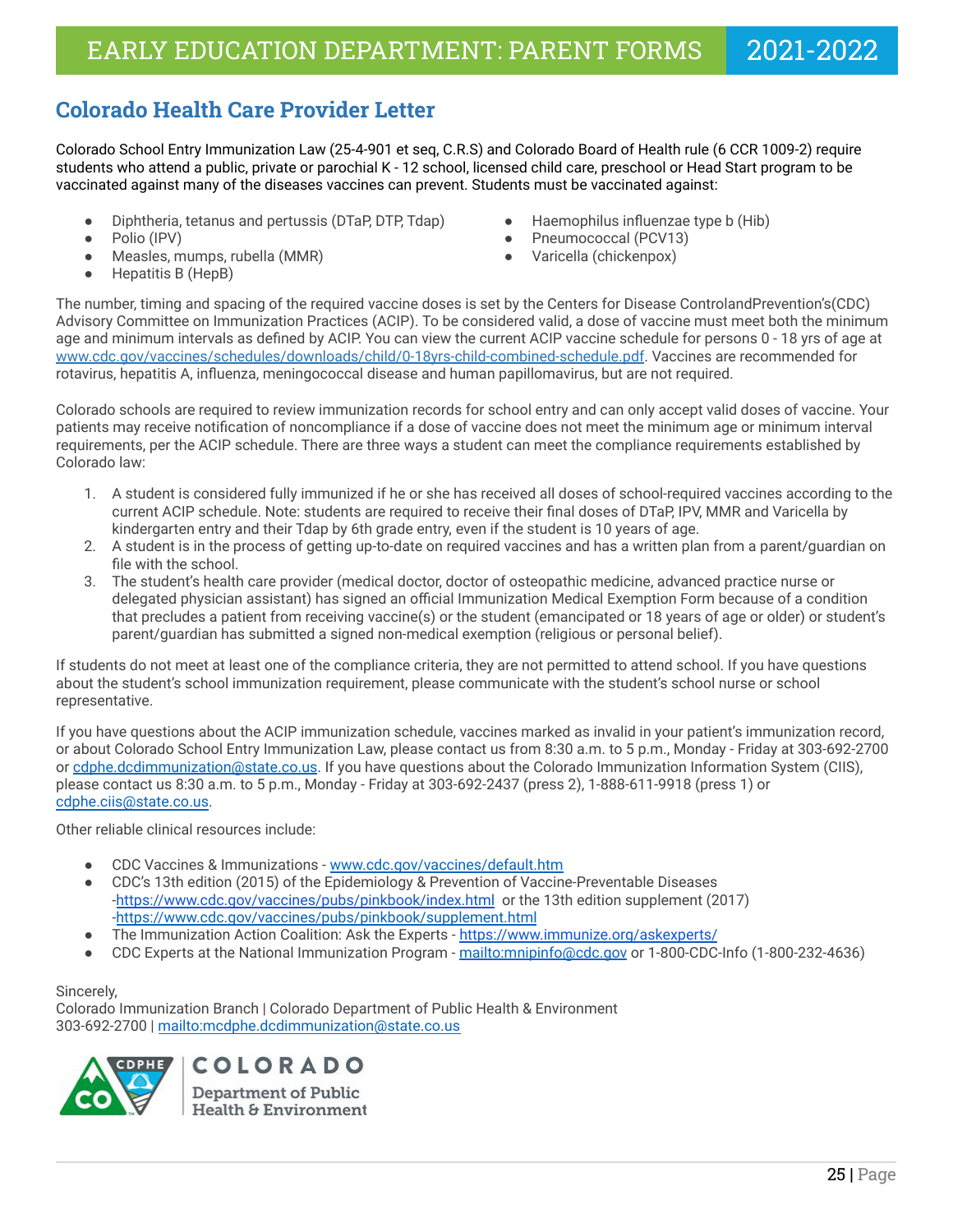# <span id="page-25-0"></span>**Separation Anxiety**

Separation anxiety is a concern for many children and families. Work with parents/guardians by keeping an open channel of communication. Consider sharing the following information with parents (from [www.kidshealth.org\)](http://www.kidshealth.org):

### **Making Goodbyes Easier**

These strategies can help ease kids and parents through this difficult period:

- **Practice.** Practice being apart from each other, and introduce new people and places gradually. If you're planning to leave your child with a relative or a new babysitter, then invite that person over in advance so they can spend time together while you're in the room. If your child is starting at a new day care center or preschool, make a few visits there together before a full-time schedule begins. Practice leaving your child with a caregiver for short periods of time so that he or she can get used to being away from you.
- **Be calm and consistent.** Create an exit ritual during which you say a pleasant, loving, and firm goodbye. Stay calm and show confidence in your child. Reassure him or her that you'll be back — and explain how long it will be until you return using concepts kids will understand (such as after lunch) because your child can't yet understand time. Give him, or her your full attention when you say goodbye, and when you say you're leaving, mean it; coming back will only make things worse.
- **Follow through on promises.** It's important to make sure that you return when you have promised to. This is critical — this is how your child will develop the confidence that he or she can make it through the time apart.

As hard as it may be to leave a child who's screaming and crying for you, it's important to have confidence that the caregiver can handle it. It may help both of you to set up a time that you will call to check in, maybe 15 to 20 minutes after you leave. By that time, most kids have calmed down and are playing with other things. Don't let yourself give in early and call sooner!

If you're caring for another person's child who's experiencing separation anxiety, try to distract the child with an activity or toy, or with songs, games, or anything else that's fun. You may have to keep trying until something just clicks with the child.

### **It's Only Temporary**

Remember that this phase will pass. If your child has never been cared for by anyone but you, is naturally shy, or has other stresses, it may be worse than it is for other kids. (see full text at <https://kidshealth.org/en/parents/anxiety-disorders.html?WT.ac=ctg#cattalk>)